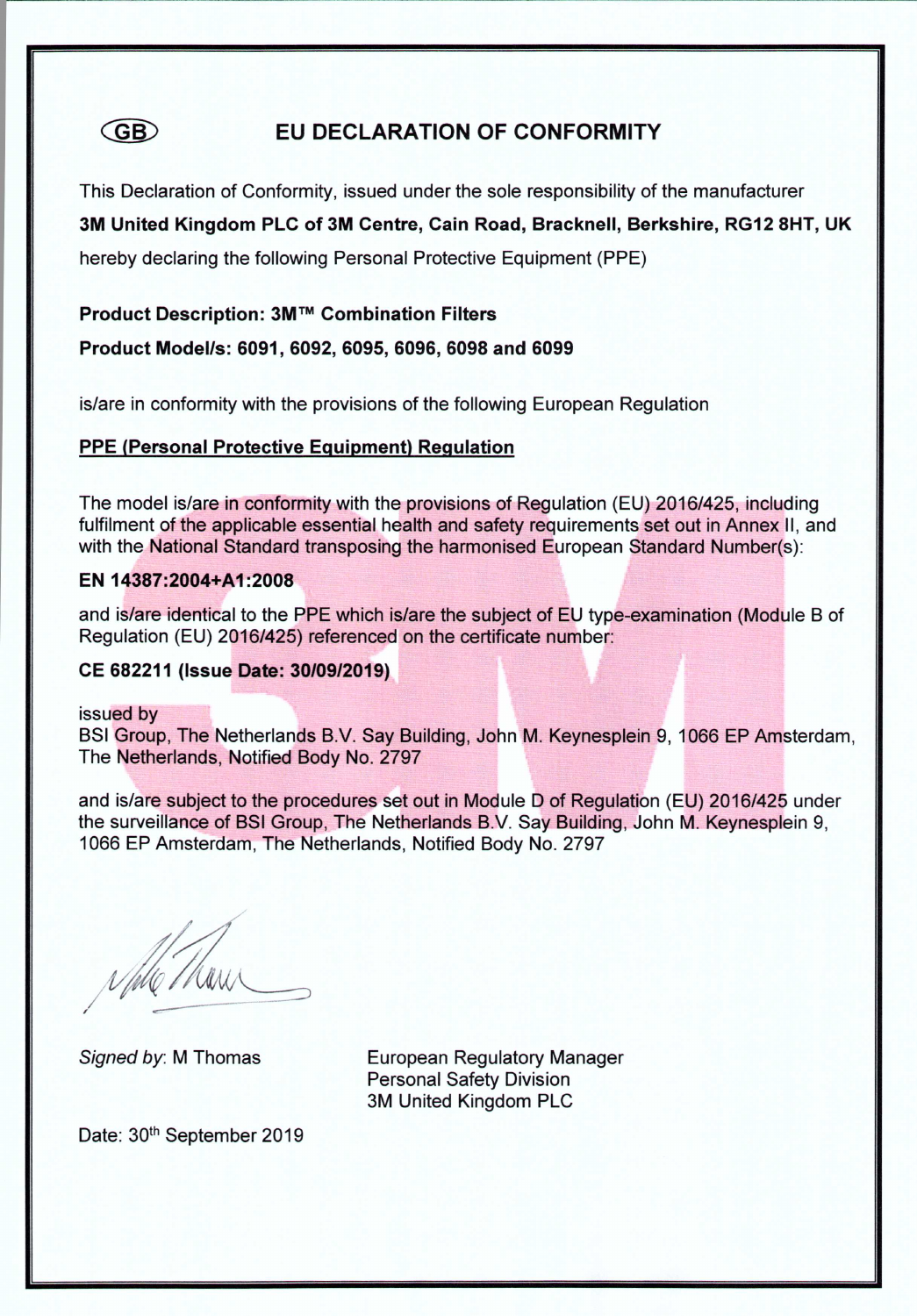# **FR DÉCLARATION DE CONFORMITÉ EU**

Cette déclaration de conformité, émise sous la seule responsabilité du fabricant,

# **3M United Kingdom PLC of 3M Centre, Cain Road, Bracknell, Berkshire, RG12 8HT, UK**

déclare, par la présente, que les équipements de protection individuelle (EPI) suivants

### **Modèle du produit: 6091, 6092, 6095, 6096, 6098 and 6099**

# **Description du produit: 3M™ Combination Filters**

sont conformes aux dispositions des réglementations et/ou directives européennes suivantes

#### **Réglementation EPI (équipement de protection individuelle)**

Le modèle est conforme aux dispositions du règlement (UE) 2016/425, respecte les exigences essentielles de santé et de sécurité applicables énoncées à l'Annexe II, et est conforme à la norme nationale transposant les normes européennes harmonisées:

#### **EN 14387:2004+A1:2008**

et est identique à l'EPI faisant l'objet de l'examen UE de type (Module B du règlement (UE) 2016/425) référencé sur le numéro de certificat:

#### **CE 682211 (Date de publication: 30/09/2019)**

Publié par

BSI Group, The Netherlands B.V. Say Building, John M. Keynesplein 9, 1066 EP Amsterdam, The Netherlands, Notified Body No. 2797

et est soumis aux procédures décrites dans le Module D du règlement (UE) 2016/425 sous la surveillance de BSI Group, The Netherlands B.V. Say Building, John M. Keynesplein 9, 1066 EP Amsterdam, The Netherlands, Notified Body No. 2797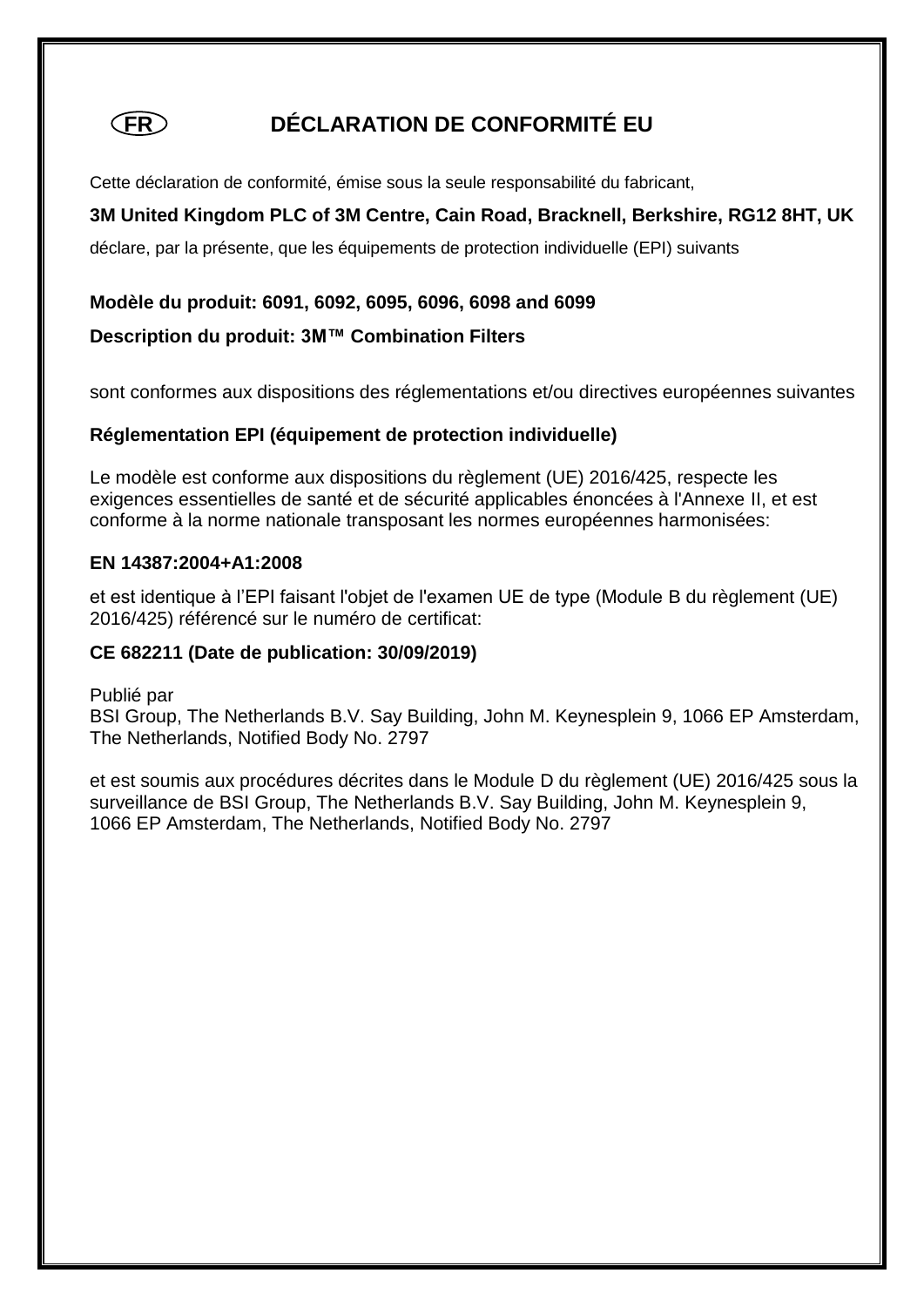# **ES DECLARACIÓN UE DE CONFORMIDAD**

La presente Declaración de conformidad, expedida bajo la exclusiva responsabilidad del fabricante,

# **3M United Kingdom PLC of 3M Centre, Cain Road, Bracknell, Berkshire, RG12 8HT, UK**

certifica que el o los siguientes equipos de protección individual (EPI)

# **Modelo(s) del/de los producto(s): 6091, 6092, 6095, 6096, 6098 and 6099**

# **Descripción del/de los producto(s): 3M™ Combination Filters**

cumplen lo dispuesto en los siguientes reglamentos y directivas de la Unión Europea

# **Reglamento relativo a los equipos de protección individual (EPI)**

El o los modelos indicados cumplen las exigencias del Reglamento (UE) 2016/425, incluidos los requisitos esenciales de salud y seguridad especificados en el anexo II, y de las normas nacionales que transpongan las siguientes normas armonizadas europeas:

#### **EN 14387:2004+A1:2008**

Asimismo, el o los modelos son idénticos al o a los EPI que están sujetos al examen UE de tipo (módulo B del Reglamento (UE) 2016/425) al que se hace referencia en el certificado n.º:

# **CE 682211 (Fecha de expedición: 30/09/2019)**

Expedido por BSI Group, The Netherlands B.V. Say Building, John M. Keynesplein 9, 1066 EP Amsterdam, The Netherlands, Notified Body No. 2797

El o los modelos indicados también están sujetos a los procedimientos establecidos en el módulo D del Reglamento (UE) 2016/425, bajo la supervisión de BSI Group, The Netherlands B.V. Say Building, John M. Keynesplein 9, 1066 EP Amsterdam, The Netherlands, Notified Body No. 2797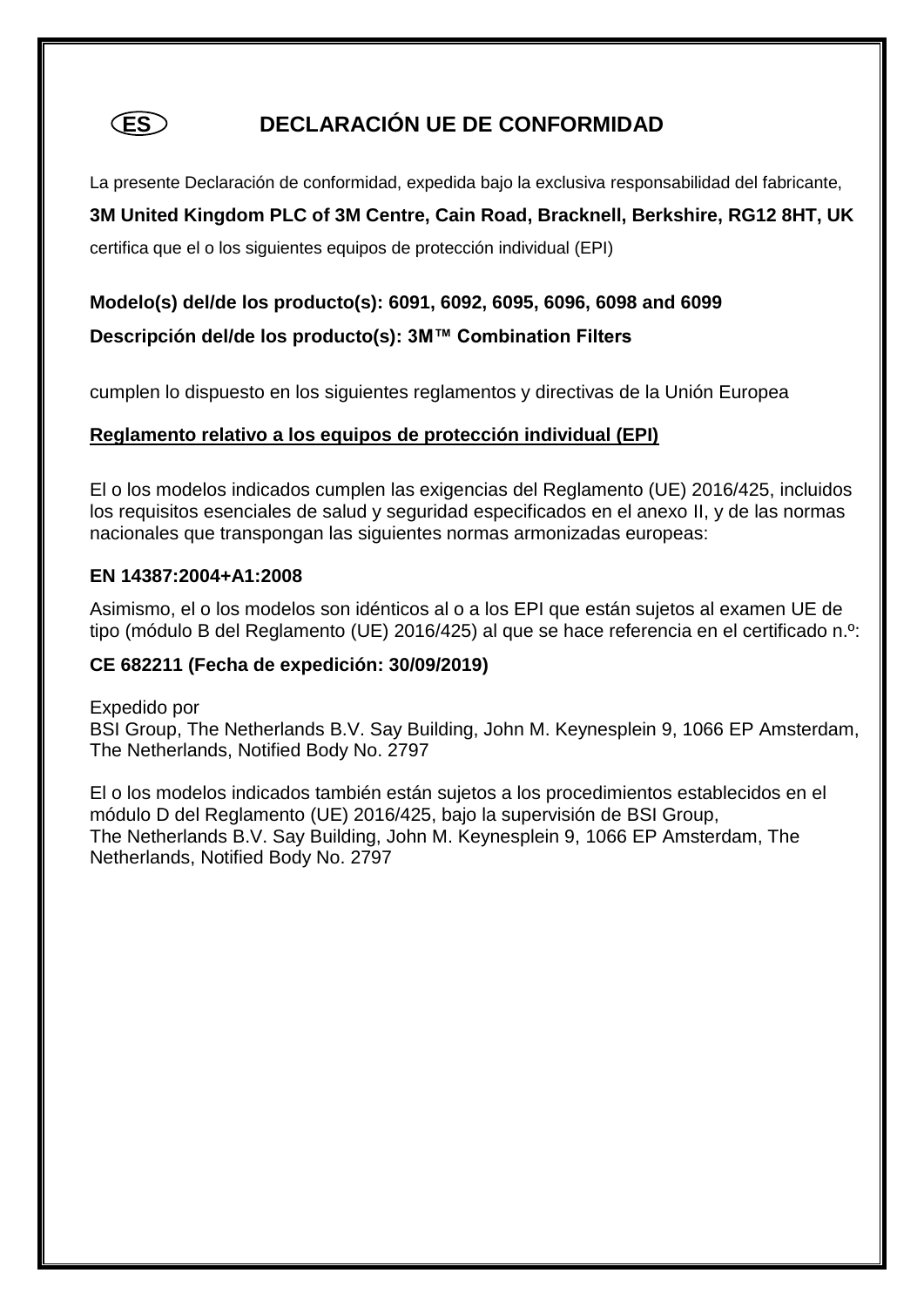

# **DE EU-KONFORMITÄTSERKLÄRUNG**

Die vorliegende Konformitätserklärung, die unter der alleinigen Verantwortung des Herstellers

**3M United Kingdom PLC of 3M Centre, Cain Road, Bracknell, Berkshire, RG12 8HT, UK** 

ausgestellt wurde, bezieht sich auf die folgende persönliche Schutzausrüstung (PSA)

#### **Produktmodell: 6091, 6092, 6095, 6096, 6098 and 6099**

**Produktbeschreibung: 3M™ Combination Filters**

stimmt mit den Bestimmungen der folgenden europäischen Verordnungen und/oder Richtlinien überein

#### **Verordnung über persönliche Schutzausrüstungen (PSA)**

Das Modell entspricht den Bestimmungen der Verordnung (EU) 2016/425, einschließlich der Erfüllung der geltenden grundlegenden Gesundheits- und Sicherheitsanforderungen gemäß Anhang II, und der nationalen Norm zur Umsetzung der harmonisierten europäischen Standardnorm(en):

#### **EN 14387:2004+A1:2008**

und ist identisch mit der PSA, die Gegenstand der EU-Baumusterprüfung (Modul B der Verordnung [EU] 2016/425) ist, auf die in der Zertifikatsnummer verwiesen wird:

# **CE 682211 (Ausgabedatum: 30/09/2019)**

Ausgestellt von BSI Group, The Netherlands B.V. Say Building, John M. Keynesplein 9, 1066 EP Amsterdam, The Netherlands, Notified Body No. 2797

und unterliegt den Verfahren des Moduls D der Verordnung (EU) 2016/425 unter der Aufsicht von BSI Group, The Netherlands B.V. Say Building, John M. Keynesplein 9, 1066 EP Amsterdam, The Netherlands, Notified Body No. 2797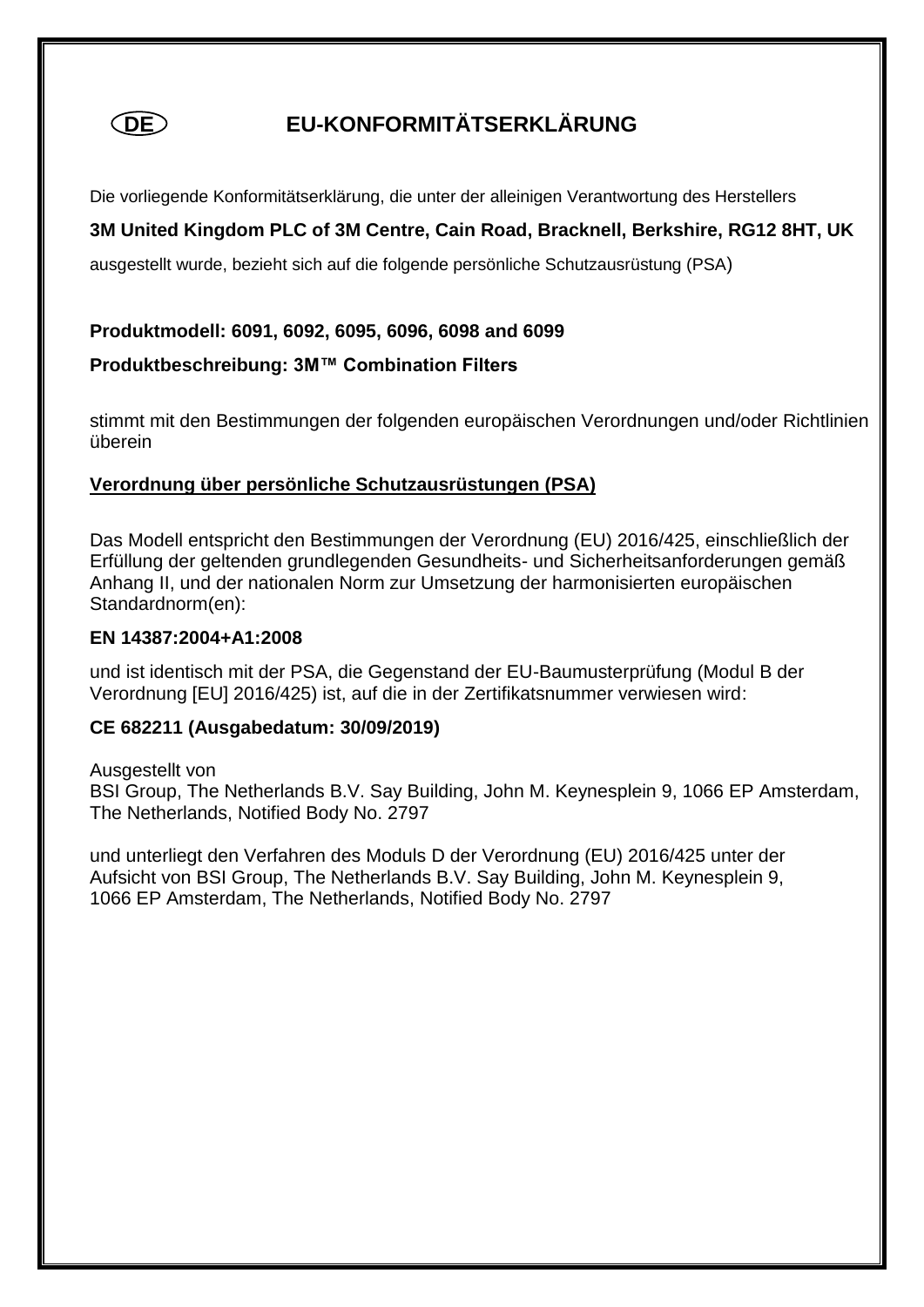

# **IT DICHIARAZIONE DI CONFORMITÀ UE**

La presente Dichiarazione di conformità viene rilasciata su esclusiva responsabilità del produttore,

# **3M United Kingdom PLC of 3M Centre, Cain Road, Bracknell, Berkshire, RG12 8HT, UK**

il quale dichiara che il seguente dispositivo di protezione individuale (DPI)

#### **Modello prodotto: 6091, 6092, 6095, 6096, 6098 and 6099**

#### **Descrizione prodotto: 3M™ Combination Filters**

è conforme alle disposizioni dei seguenti regolamenti e/o direttive europee

#### **Regolamento sui DPI (dispositivi di protezione individuale)**

Il modello è conforme alle disposizioni del regolamento (UE) 2016/425, compreso l'adempimento ai requisiti essenziali di salute e di sicurezza applicabili, definiti nell'allegato II, e alla norma nazionale che recepisce la norma europea armonizzata numero:

#### **EN 14387:2004+A1:2008**

ed è identico al DPI oggetto di esame UE del tipo (modulo B del regolamento (UE) 2016/425) citato nel certificato numero:

#### **CE 682211 (Data di emissione: 30/09/2019)**

emesso da BSI Group, The Netherlands B.V. Say Building, John M. Keynesplein 9, 1066 EP Amsterdam, The Netherlands, Notified Body No. 2797

ed è soggetto alle procedure definite nel modulo D del regolamento (UE) 2016/425 sotto la sorveglianza di, BSI Group, The Netherlands B.V. Say Building, John M. Keynesplein 9, 1066 EP Amsterdam, The Netherlands, Notified Body No. 2797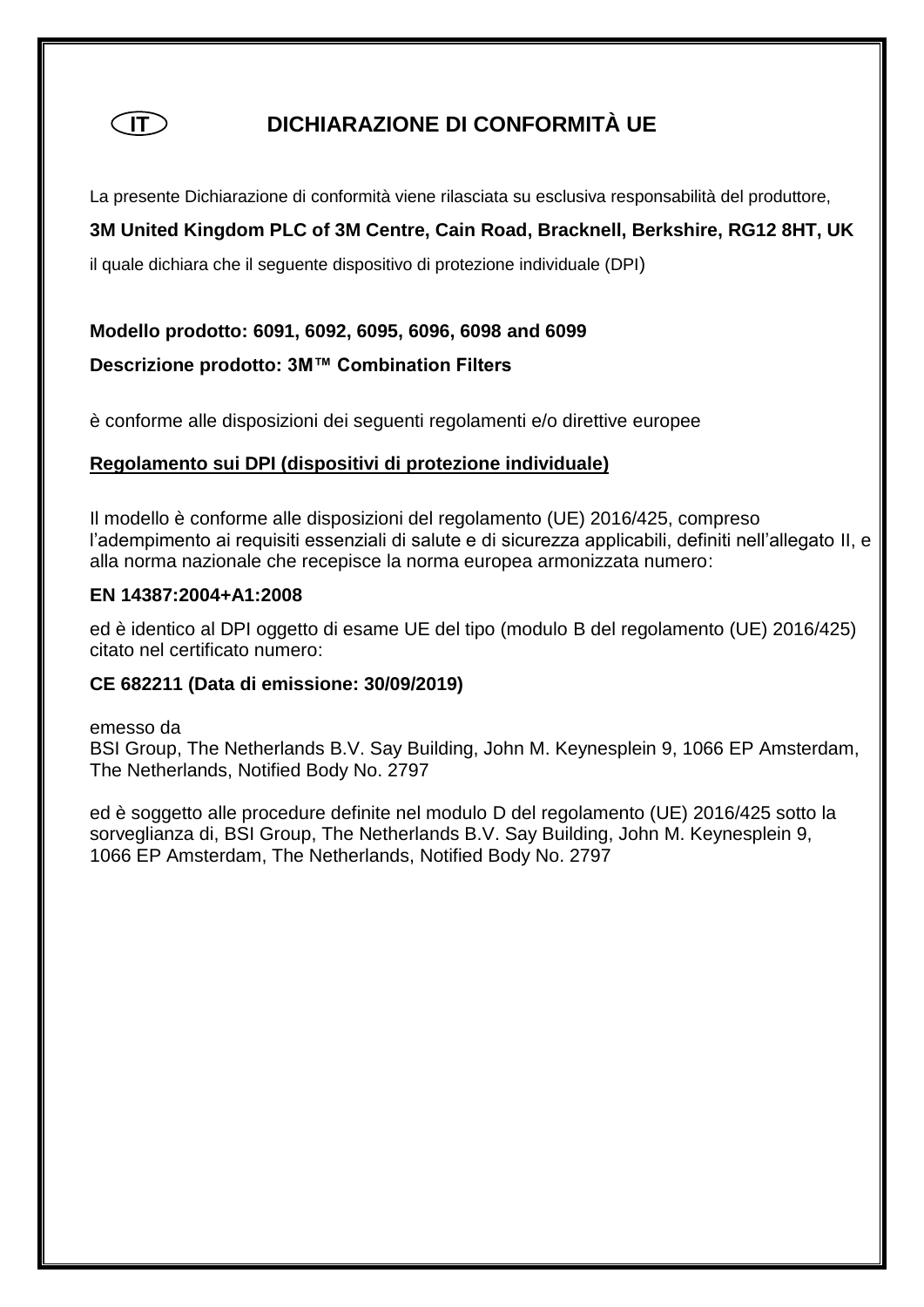

# **PT** DECLARAÇÃO DE CONFORMIDADE CE

A presente Declaração de Conformidade é emitida sob a exclusiva responsabilidade do fabricante

# **3M United Kingdom PLC of 3M Centre, Cain Road, Bracknell, Berkshire, RG12 8HT, UK**

e declara que o(s) seguinte(s) Equipamento(s) de Proteção Individual (EPI)

#### **Modelo do Produto: 6091, 6092, 6095, 6096, 6098 and 6099**

#### **Descrição do Produto: 3M™ Combination Filters**

está/estão em conformidade com o disposto nos seguintes Regulamentos e/ou Diretivas **Europeias** 

#### **Regulamento EPI (Equipamento de Proteção Individual)**

O modelo está em conformidade com o disposto no Regulamento (UE) 2016/425, incluindo os requisitos essenciais de saúde e segurança aplicáveis previstos no Anexo II e com a norma nacional que transpõe a(s) norma(s) harmonizada(s) a nível europeu número(s):

#### **EN 14387:2004+A1:2008**

e é/são idêntico(s) ao(s) EPI que é/são objeto do exame UE de tipo (Módulo B do Regulamento (UE) 2016/425) referido no número do certificado:

#### **CE 682211 (Data de Emissão: 30/09/2019)**

Emitido por BSI Group, The Netherlands B.V. Say Building, John M. Keynesplein 9, 1066 EP Amsterdam, The Netherlands, Notified Body No. 2797

e está/estão sujeito(s) aos procedimentos previstos no Módulo D do Regulamento (UE) 2016/425 ao abrigo do, BSI Group, The Netherlands B.V. Say Building, John M. Keynesplein 9, 1066 EP Amsterdam, The Netherlands, Notified Body No. 2797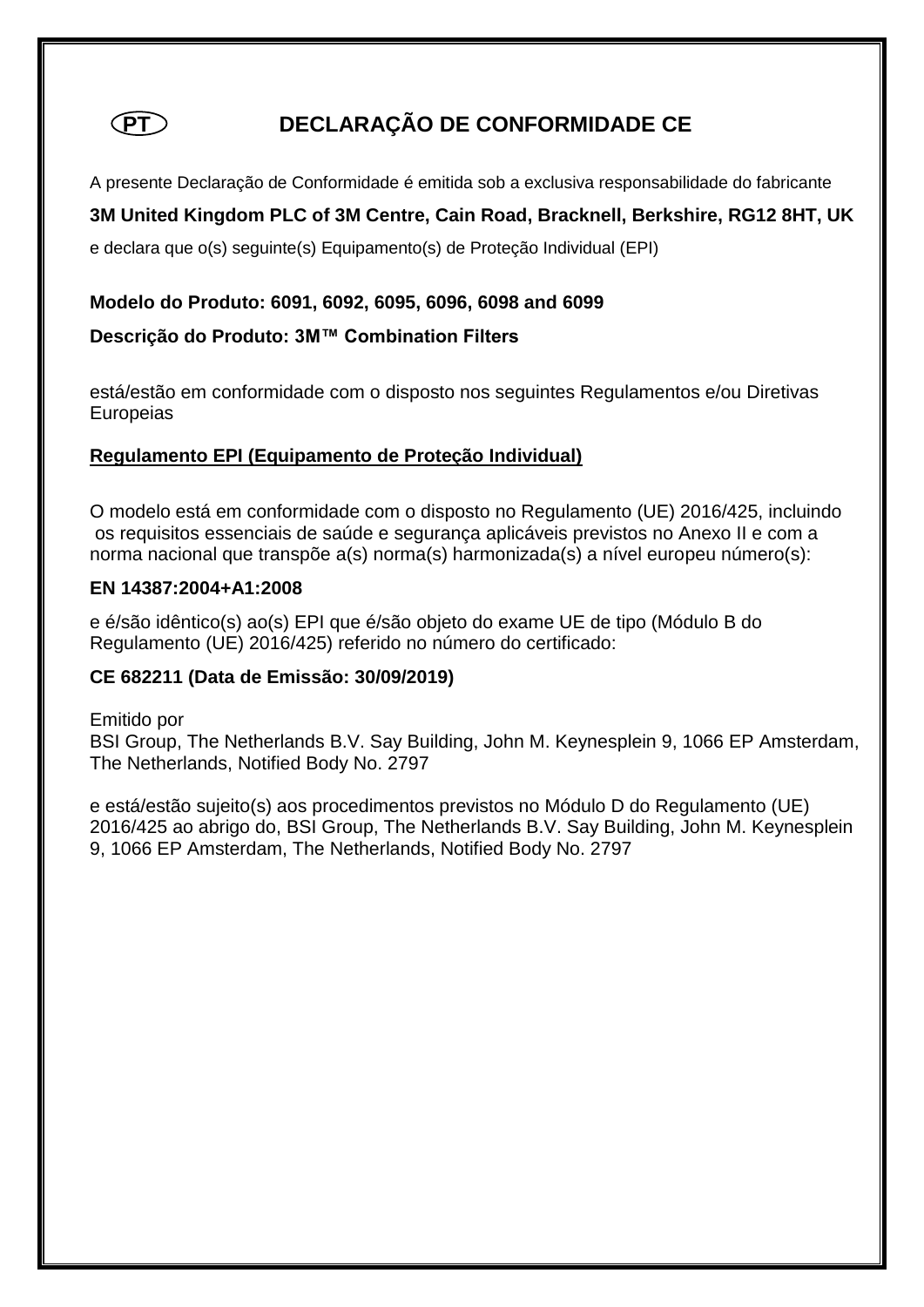

# **NO EU-samsvarserklæring**

Denne samsvarserklæringen, utgitt av produsenten som eneansvarlig,

### **3M United Kingdom PLC of 3M Centre, Cain Road, Bracknell, Berkshire, RG12 8HT, UK**

erklærer at følgende personlig verneutstyr (PVU)

#### **Produktmodell: 6091, 6092, 6095, 6096, 6098 and 6099**

**Produktbeskrivelse: 3M™ Combination Filters**

er i samsvar med bestemmelsene i følgene europeiske forordninger og/eller direktiv

#### **PVU-forordningen (personlig verneutstyr)**

Modellen er i samsvar med bestemmelsene i forordning (EU) 2016/425, inkludert oppfyllelse av relevante vesentlige helse- og sikkerhetskrav angitt i vedlegg II, og med nasjonal standard basert på bruken av europeiske, harmoniserte standarder:

#### **EN 14387:2004+A1:2008**

og er identisk med det personlige verneutstyret som er gjenstand for EU-typeprøving (modul B i forordning (EU) 2016/425) referert på attestnummeret:

#### **CE 682211 (Utgitt dato: 30/09/2019)**

utgitt av

 BSI Group, The Netherlands B.V. Say Building, John M. Keynesplein 9, 1066 EP Amsterdam, The Netherlands, Notified Body No. 2797

 og er underlagt prosedyrene angitt i modul D i forordning (EU) 2016/425 under oppsyn av BSI Group, The Netherlands B.V. Say Building, John M. Keynesplein 9,1066 EP Amsterdam, The Netherlands, Notified Body No. 2797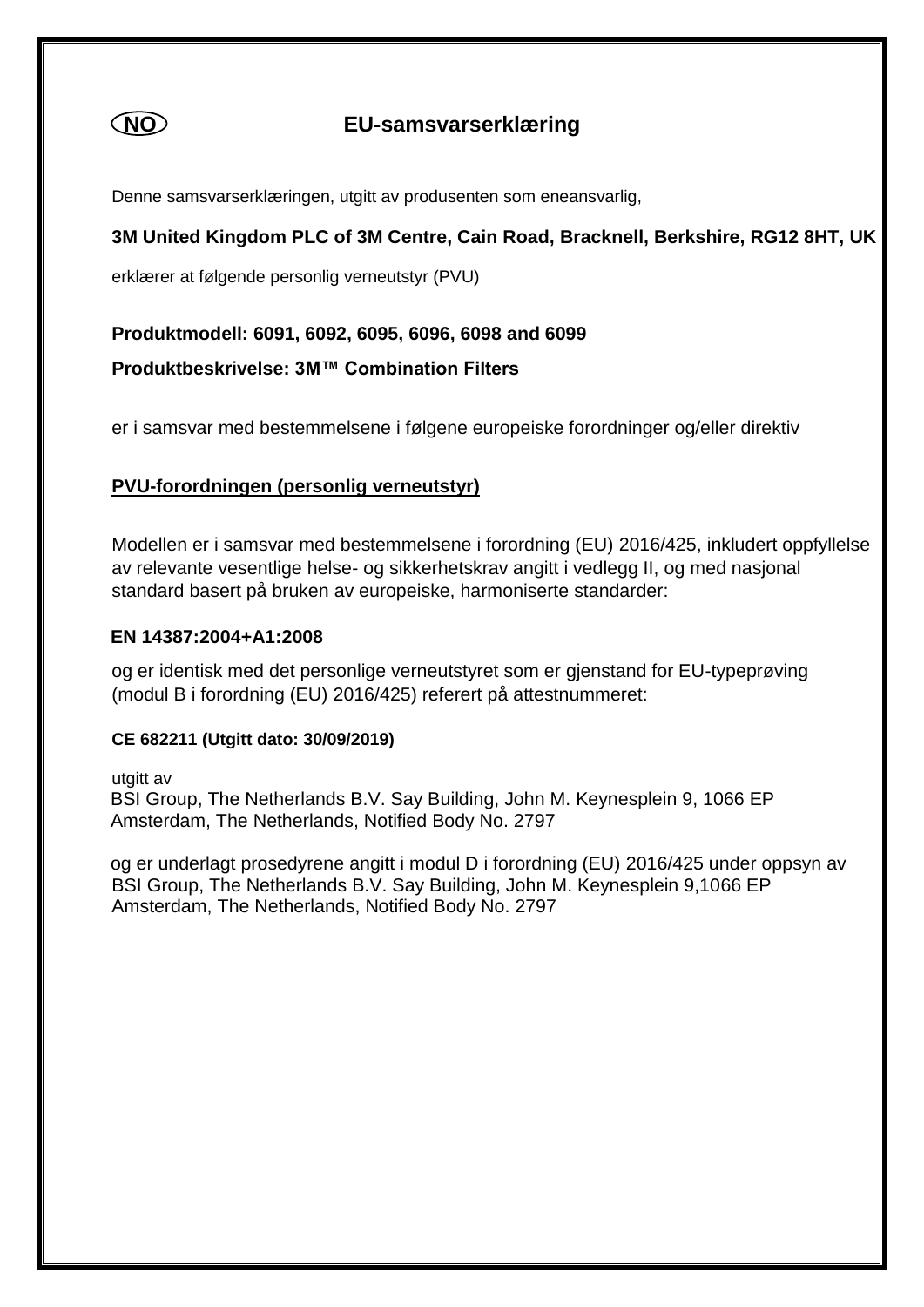

# **IS ESB-SAMRÆMISYFIRLÝSING**

Í þessari samræmisyfirlýsingu, sem framleiðandinn ber einn ábyrgð á,

# **3M United Kingdom PLC of 3M Centre, Cain Road, Bracknell, Berkshire, RG12 8HT, UK**

er því lýst yfir að eftirfarandi persónuhlífar (PPE)

# **Tegund vöru: 6091, 6092, 6095, 6096, 6098 and 6099**

# **Lýsing á vöru: 3M™ Combination Filters**

er/eru í samræmi við ákvæði eftirfarandi ESB-reglugerða og/eða -tilskipana

#### **Reglugerð um persónuhlífar (PPE)**

Varan/vörurnar er/eru í samræmi við ákvæði reglugerðar (ESB) 2016/425, þar með talið hvað varðar að uppfylla viðeigandi grunnkröfur um heilsuvernd og öryggi sem settar eru fram í II. viðauka og með landsbundnum staðli sem stendur fyrir samhæfða evrópska staðalnúmerið ( númerin):

#### **EN 14387:2004+A1:2008**

og er/eru í einu og öllu eins og persónuhlífarnar sem ESB-gerðarprófun (hluti B í reglugerð

(ESB) 2016/425) tekur til, og sem vísað er til í vottorðsnúmerinu:

# **CE 682211 (Útgáfudagsetning: 30/09/2019)**

gefið út af

BSI Group, The Netherlands B.V. Say Building, John M. Keynesplein 9, 1066 EP Amsterdam, The Netherlands, Notified Body No. 2797

og fellur/falla undir aðferðirnar sem lýst er í hluta D í reglugerð (ESB) 2016/425, og sem lúta skulu BSI Group, The Netherlands B.V. Say Building, John M. Keynesplein 9, 1066 EP Amsterdam, The Netherlands, Notified Body No. 2797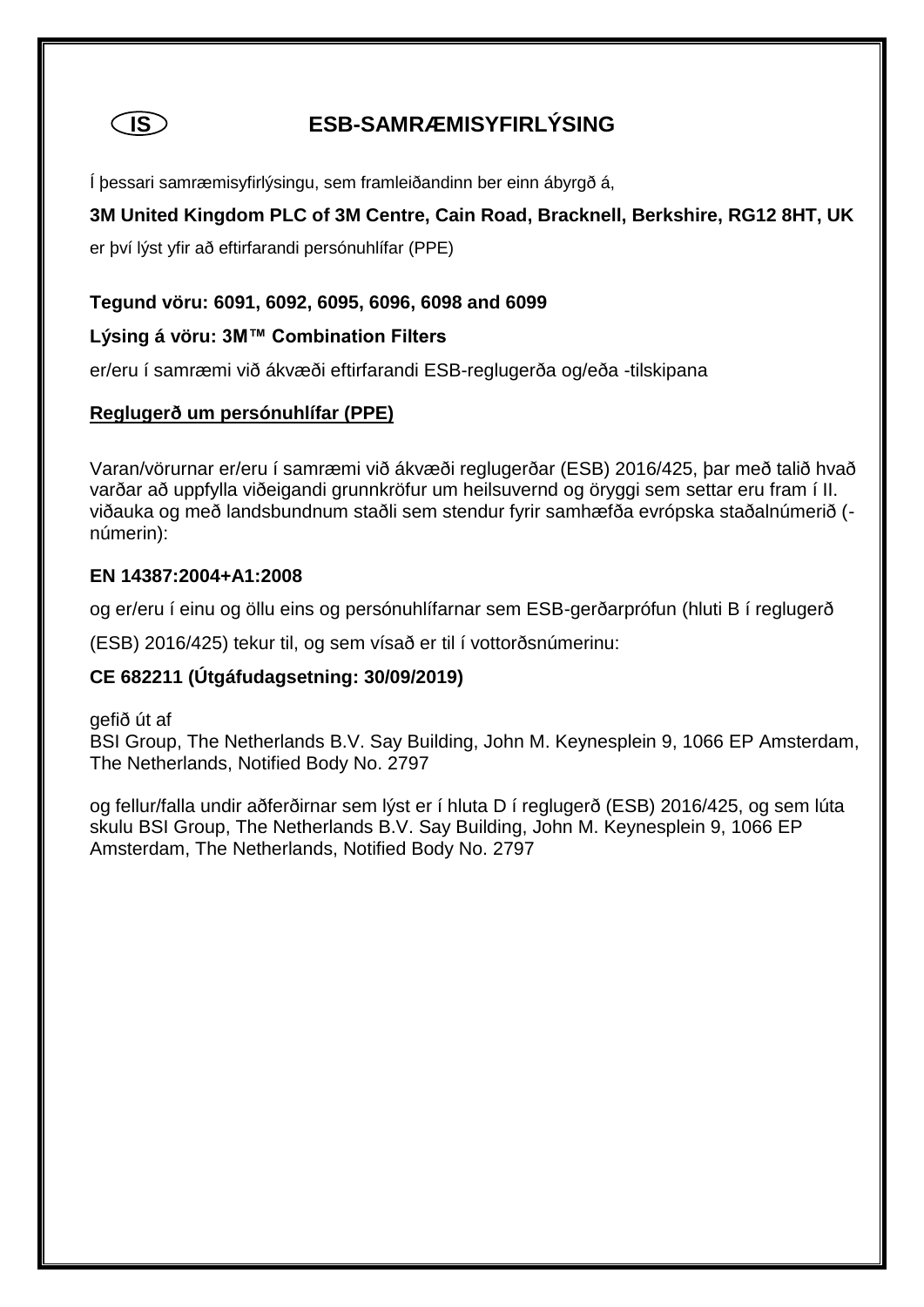

# **PL DEKLARACJA ZGODNOŚCI UE**

Niniejsza deklaracja zgodności, wydana na wyłączną odpowiedzialność producenta,

# **3M United Kingdom PLC of 3M Centre, Cain Road, Bracknell, Berkshire, RG12 8HT, UK**

zgłaszającego następujący sprzęt ochrony osobistej (PPE)

#### **Model produktu: 6091, 6092, 6095, 6096, 6098 and 6099**

#### **Opis produktu: 3M™ Combination Filters**

jest zgodny z postanowieniami następujących rozporządzeń i/lub dyrektyw europejskich

#### **Rozporządzenie w sprawie środków ochrony osobistej (PPE)**

Model jest zgodny z postanowieniami rozporządzenia (UE) 2016/425, w tym z mającymi zastosowanie zasadniczymi wymaganiami w zakresie zdrowia i bezpieczeństwa określonymi w załączniku II, oraz z normą krajową wdrażającą zharmonizowane normy europejskie o numerach:

#### **EN 14387:2004+A1:2008**

i jest identyczny ze środkami ochrony osobistej, które są przedmiotem badania typu UE (moduł B rozporządzenia (UE) 2016/425), o którym mowa w świadectwie numer:

#### **CE 682211 (Data wydania: 30/09/2019)**

dokument wydał: BSI Group, The Netherlands B.V. Say Building, John M. Keynesplein 9, 1066 EP Amsterdam, The Netherlands, Notified Body No. 2797

i podlega procedurom określonym w module D rozporządzenia (UE) 2016/425 pod nadzorem BSI Group, The Netherlands B.V. Say Building, John M. Keynesplein 9, 1066 EP Amsterdam, The Netherlands, Notified Body No. 2797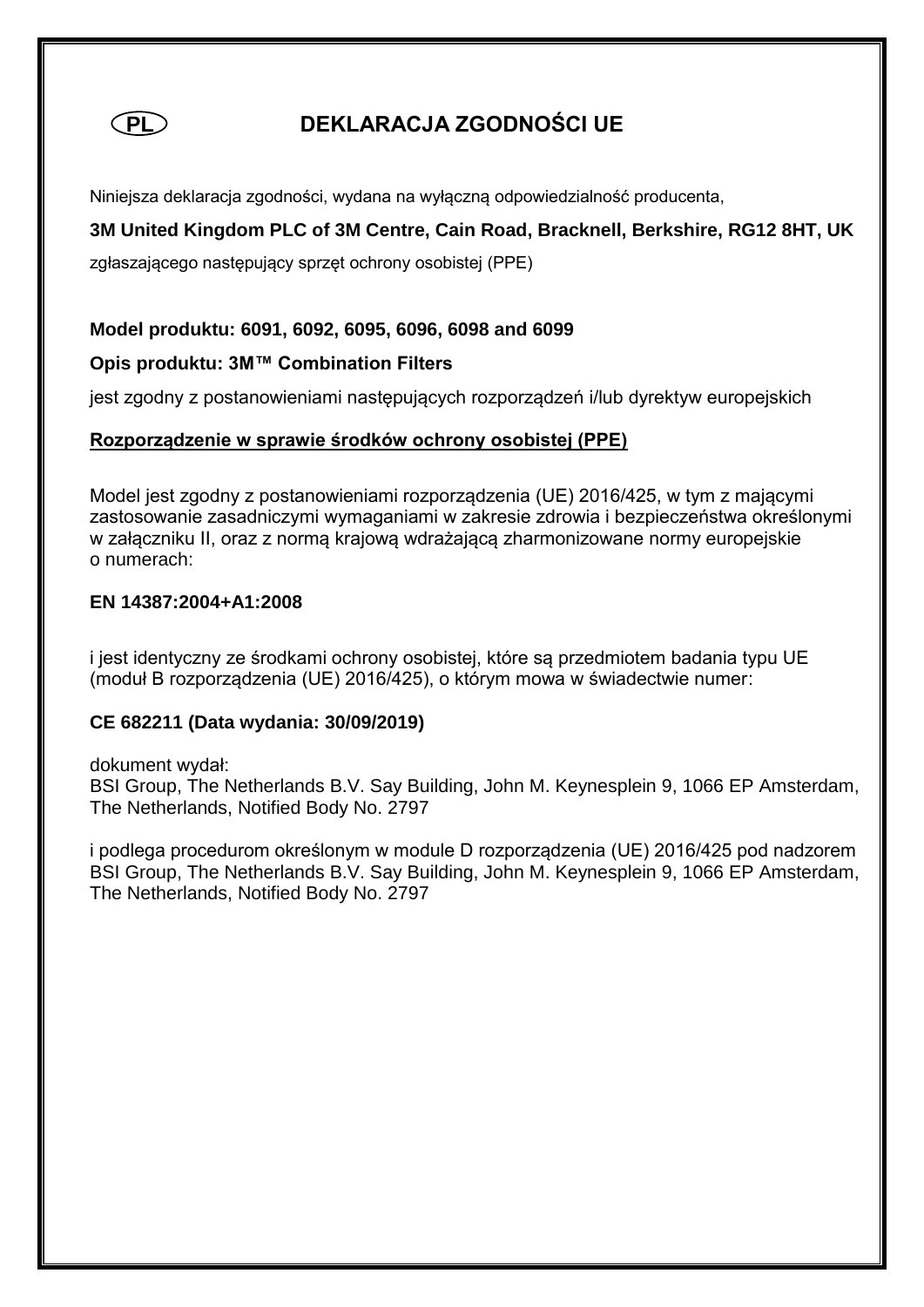# **SE EU-FÖRSÄKRAN OM ÖVERENSSTÄMMELSE**

Denna försäkran om överensstämmelse, som utfärdas på tillverkarens eget ansvar,

# **3M United Kingdom PLC of 3M Centre, Cain Road, Bracknell, Berkshire, RG12 8HT, UK**

intygar härmed att följande personliga skyddsutrustning

### **Produktmodell: 6091, 6092, 6095, 6096, 6098 and 6099**

**Produktbeskrivning: 3M™ Combination Filters**

överensstämmer med bestämmelserna i följande EU-förordningar och/eller EU-direktiv

# **Förordningen om personlig skyddsutrustning**

Modellen överensstämmer med bestämmelserna i förordning (EU) 2016/425, inklusive uppfyllande av de tillämpliga grundläggande hälso- och säkerhetskraven i bilaga II, och med den nationella standard som införlivar följande harmoniserade europeiska standard(er):

#### **EN 14387:2004+A1:2008**

och är identisk(a) med den personliga skyddsutrustning som omfattas av den EU-typkontroll (modul B i förordning (EU) 2016/425) som avses i intyg nummer:

#### **CE 682211 (Datum för utfärdande: 30/09/2019)**

utfärdat av BSI Group, The Netherlands B.V. Say Building, John M. Keynesplein 9, 1066 EP Amsterdam, The Netherlands, Notified Body No. 2797

och omfattas av de förfaranden som beskrivs i modul D i förordning (EU) 2016/425underövervakande

av BSI Group, The Netherlands B.V. Say Building, John M. Keynesplein 9, 1066 EP Amsterdam, The Netherlands, Notified Body No. 2797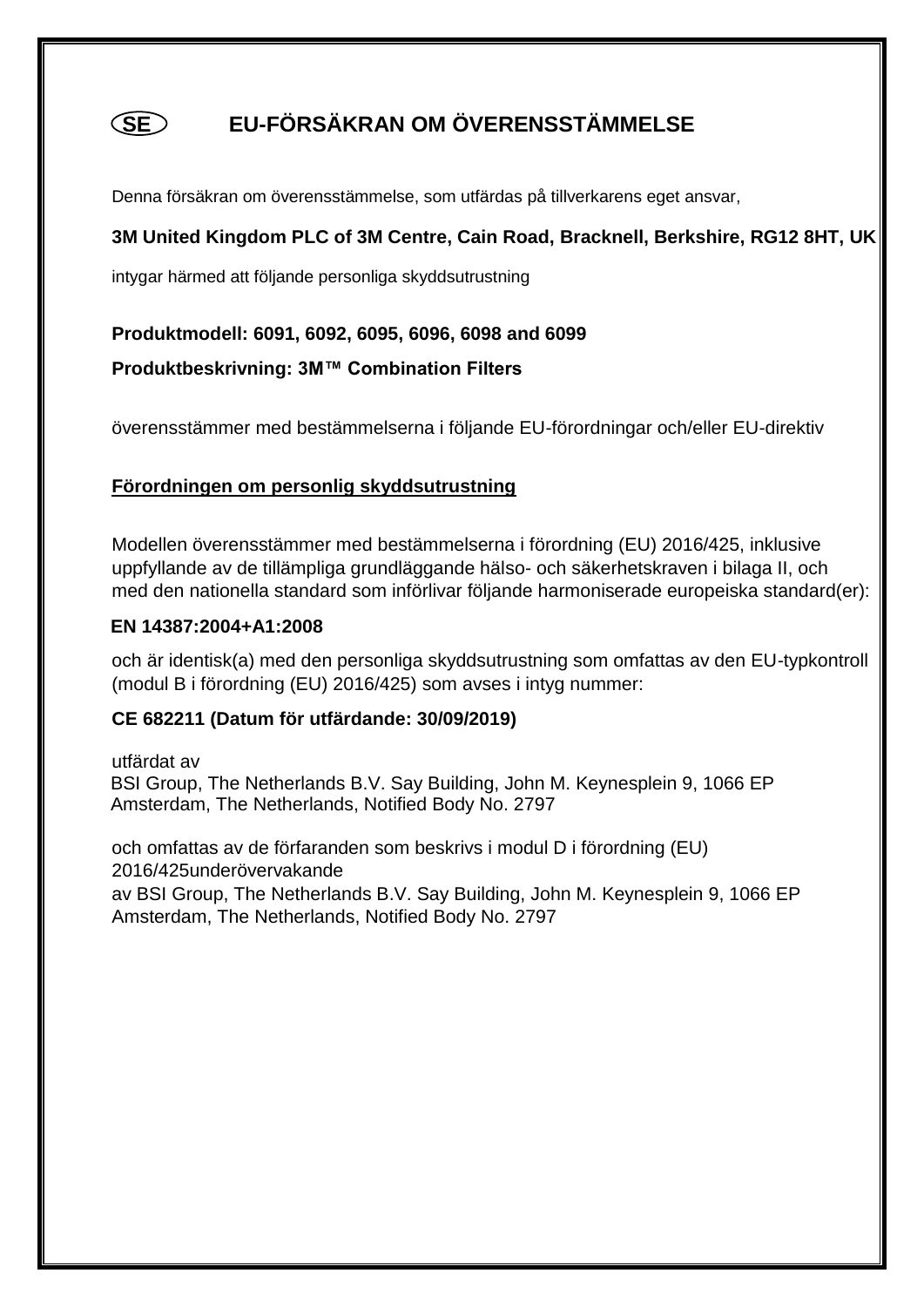#### **EG-CONFORMITEITSVERKLARING (BEXNL)**

Deze conformiteitsverklaring wordt verstrekt onder de exclusieve verantwoordelijkheid van de fabrikant

# **3M United Kingdom PLC of 3M Centre, Cain Road, Bracknell, Berkshire, RG12 8HT, UK**

waarbij de persoonlijke beschermingsmiddelen (PBM) worden opgegeven

#### **Productmodel: 6091, 6092, 6095, 6096, 6098 and 6099**

**Productbeschrijving: 3M™ Combination Filters**

is/zijn in overeenstemming met de bepalingen van de volgende Europese verordeningen en/of richtlijnen

# **Verordening betreffende PBM (persoonlijke beschermingsmiddelen)**

Model(len) is/zijn in overeenstemming met de bepalingen van Verordening (EU) 2016/425, inclusief het voldoen aan de toepasselijke essentiële veiligheids- en gezondheidseisen opgenomen in Bijlage II, alsook met de nationale norm tot omzetting van de geharmoniseerde, Europese norm(en):

#### **EN 14387:2004+A1:2008**

en is/zijn identiek aan de PBM, het onderwerp van het EU-typeonderzoek (Module B van Verordening (EU) 2016/425) waarnaar wordt verwezen via het certificaatnummer:

# **CE 682211 (Publicatiedatum: 30/09/2019)**

uitgegeven door BSI Group, The Netherlands B.V. Say Building, John M. Keynesplein 9, 1066 EP Amsterdam, The Netherlands, Notified Body No. 2797

en is/zijn onderworpen aan de procedures opgenomen in Module D van Verordening (EU) 2016/425 onder het toezicht van BSI Group, The Netherlands B.V. Say Building, John M. Keynesplein 9, 1066 EP Amsterdam, The Netherlands, Notified Body No. 2797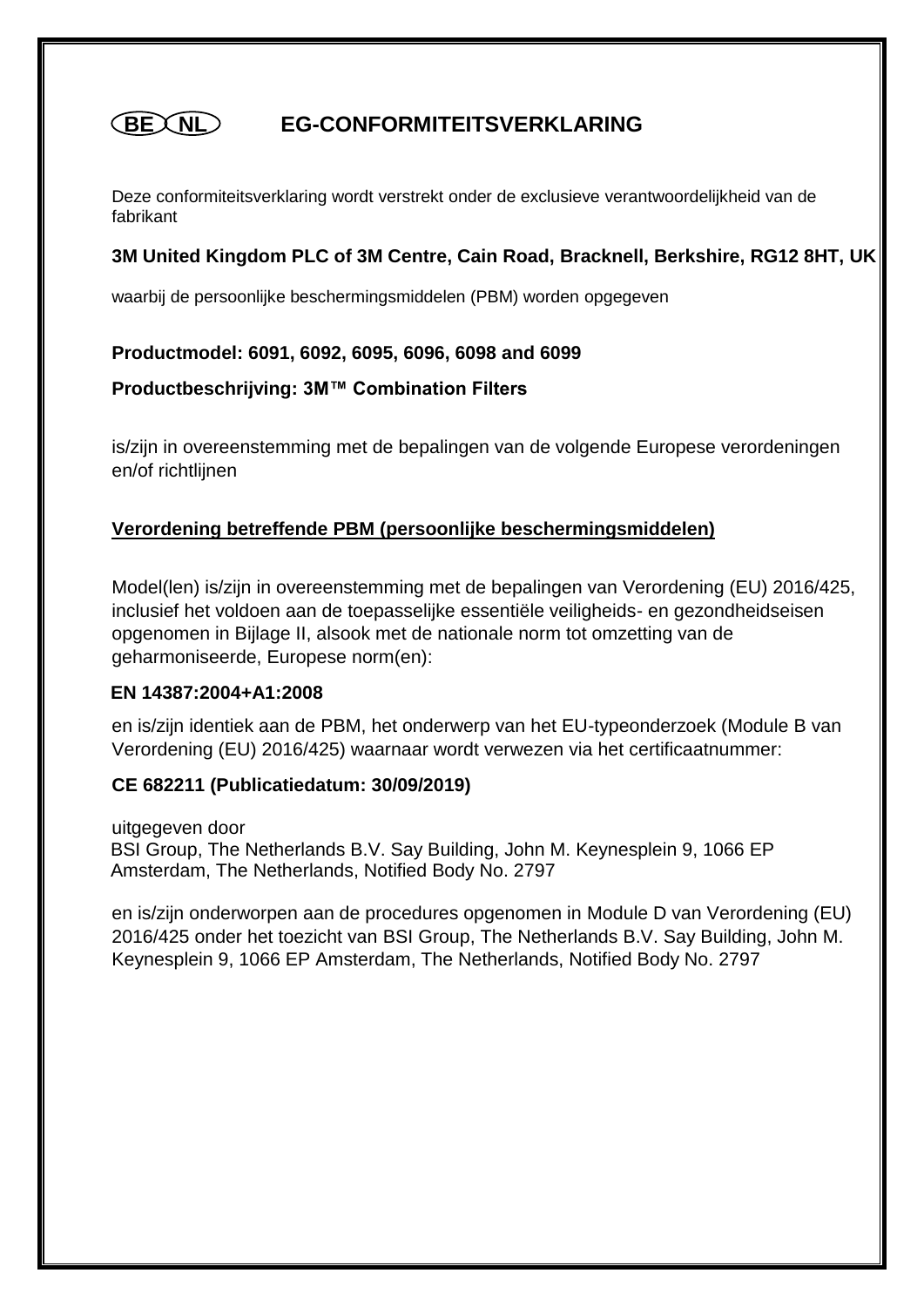

# **DK EU-OVERENSSTEMMELSESERKLÆRING**

Denne overensstemmelseserklæring udstedes på fabrikantens eget ansvar,

# **3M United Kingdom PLC of 3M Centre, Cain Road, Bracknell, Berkshire, RG12 8HT, UK**

vedrørende følgende personlige værnemiddel (PV)

#### **Produktmodel: 6091, 6092, 6095, 6096, 6098 and 6099**

#### **Produktbeskrivelse: 3M™ Combination Filters**

er i overensstemmelse med bestemmelserne i følgende europæiske forordninger og/eller direktiver

#### **Forordning om personlige værnemidler (PV'er)**

Modellen er i overensstemmelse med bestemmelserne i forordning (EU) 2016/425, herunder opfyldelse af de gældende væsentlige sikkerheds- og sundhedskrav i bilag II og med den nationale standard, der gennemfører de harmoniserede europæiske standardnumre:

#### **EN 14387:2004+A1:2008**

og er identisk med det PV, der er genstand for EU-typeafprøvning (modul B i forordning (EU) 2016/425), der henvises til på certifikatnummeret:

#### **CE 682211 (Udstedelsesdato: 30/09/2019)**

udstedt af:

BSI Group, The Netherlands B.V. Say Building, John M. Keynesplein 9, 1066 EP Amsterdam, The Netherlands, Notified Body No. 2797

og er omfattet af procedurerne i modul D i forordning (EU) 2016/425 under tilsyn fra BSI Group, The Netherlands B.V. Say Building, John M. Keynesplein 9, 1066 EP Amsterdam, The Netherlands, Notified Body No. 2797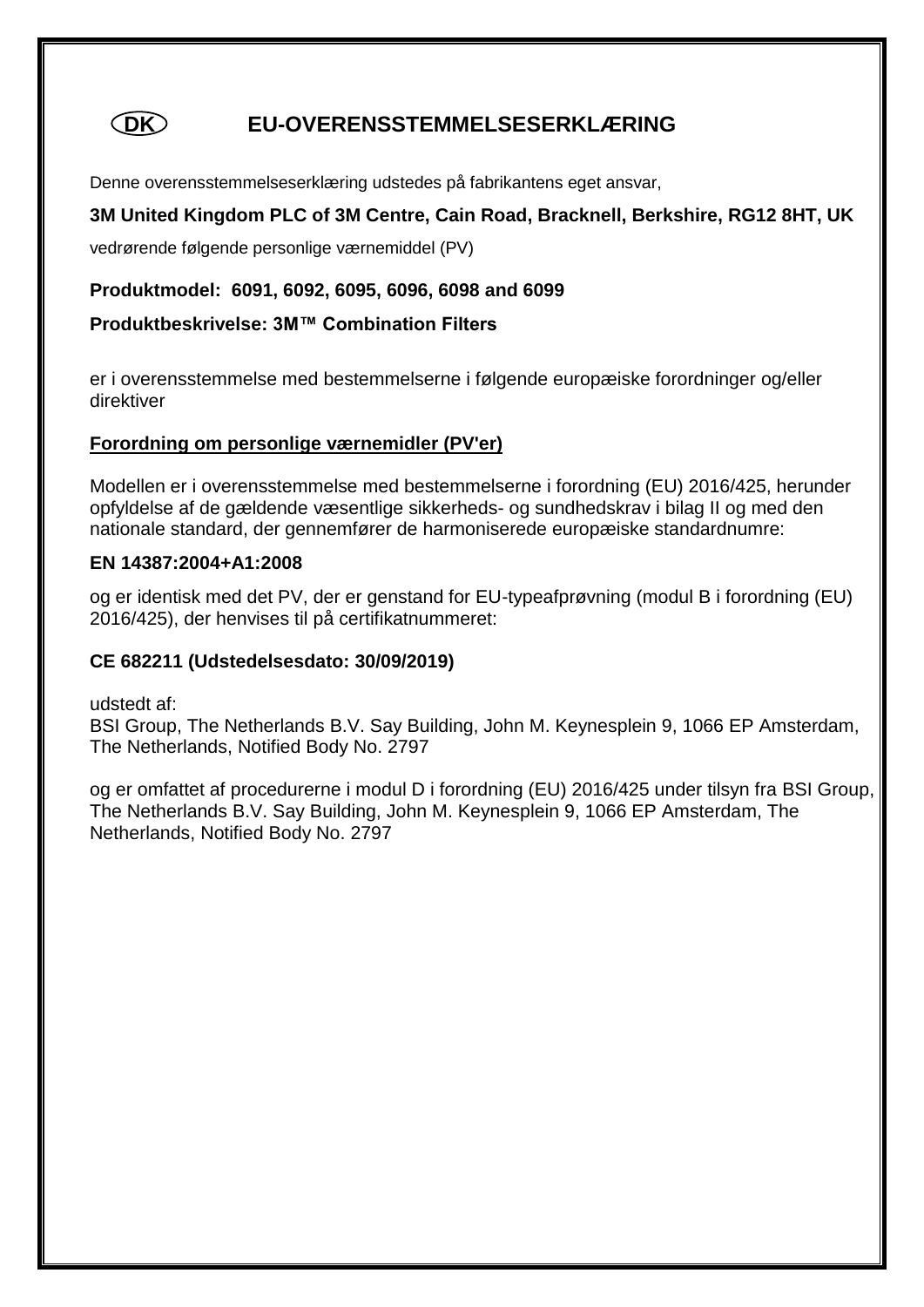# **FI EU-VAATIMUSTENMUKAISUUSVAKUUTUS**

Vaatimustenmukaisuusvakuutus on annettu valmistajan yksinomaisella vastuulla,

# **3M United Kingdom PLC of 3M Centre, Cain Road, Bracknell, Berkshire, RG12 8HT, UK**

joka ilmoittaa, että seuraavat henkilönsuojaimet

#### **Tuotemalli: 6091, 6092, 6095, 6096, 6098 and 6099**

#### **Tuotteen kuvaus: 3M™ Combination Filters**

ovat seuraavien eurooppalaisten asetusten ja/tai direktiivien säännösten mukaisia

#### **Henkilönsuojaimia koskeva asetus**

Malli on asetuksen (EU) 2016/425 säännösten mukainen ja täyttää sovellettavat välttämättömät terveyttä ja turvallisuutta koskevat vaatimukset, jotka on esitetty liitteessä II sekä yhdenmukaistettujen eurooppalaisten standardinumeroiden täytäntöönpanoa varten annetussa kansallisessa standardissa:

#### **EN 14387:2004+A1:2008**

ja vastaavat tarkalleen henkilönsuojaimia, joille suoritetaan EU:n tyyppitarkastus, joka on mainittu sertifikaatissa nro (asetuksen (EU) 2016/425 B-moduuli):

# **CE 682211 (Myöntöpäivämäärä: 30/09/2019)**

#### Myöntäjä

BSI Group, The Netherlands B.V. Say Building, John M. Keynesplein 9, 1066 EP Amsterdam, The Netherlands, Notified Body No. 2797

ja niille suoritetaan asetuksen (EU) 2016/425 D-moduulissa esitetyt toimenpiteet seuraavien tahojen valvonnassa BSI Group, The Netherlands B.V. Say Building, John M. Keynesplein 9, 1066 EP Amsterdam, The Netherlands, Notified Body No. 2797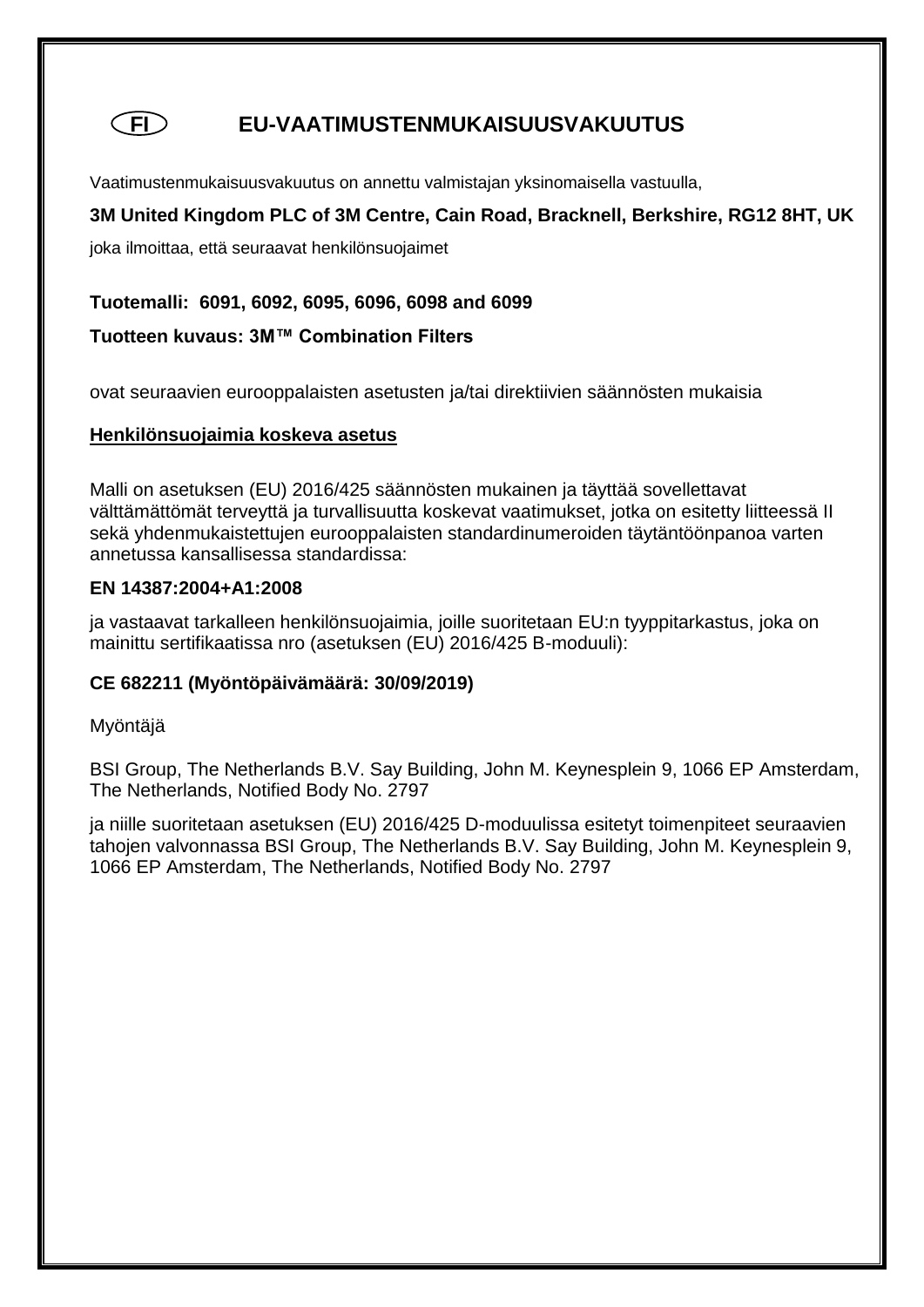

# **SI IZJAVA EU O SKLADNOSTI**

Ta izjava o skladnosti, izdana v izključni pristojnosti proizvajalca,

# **3M United Kingdom PLC of 3M Centre, Cain Road, Bracknell, Berkshire, RG12 8HT, UK**

je potrdilo, da je naslednja osebna zaščitna oprema (OZO)

#### **Model izdelka: 6091, 6092, 6095, 6096, 6098 and 6099**

#### **Opis izdelka: 3M™ Combination Filters**

v skladu z določbami naslednjih evropskih uredb in/ali direktiv

#### **o osebni zaščitni opremi (OZO)**

Model(-i) je/so v skladu z določbami Uredbe (EU) 2016/425, vključno z izpolnjevanjem veljavnih bistvenih zdravstvenih in varnostnih zahtev iz Priloge II, in nacionalnim standardom, ki prevzema harmonizirane številke evropskega standarda:

#### **EN 14387:2004+A1:2008**

in je/so identični osebni zaščitni opremi, ki je/so predmet EU-pregleda tipa (modul B Uredbe (EU) 2016/425), na katerega se sklicuje številka potrdila:

#### **CE 682211 (Datum izdaje: 30/09/2019)**

izdal:

BSI Group, The Netherlands B.V. Say Building, John M. Keynesplein 9, 1066 EP Amsterdam, The Netherlands, Notified Body No. 2797

in je/ali so predmet postopkov, določenih v modulu D Uredbe (EU) 2016/425 pod nadzorom BSI Group, The Netherlands B.V. Say Building, John M. Keynesplein 9, 1066 EP Amsterdam, The Netherlands, Notified Body No. 2797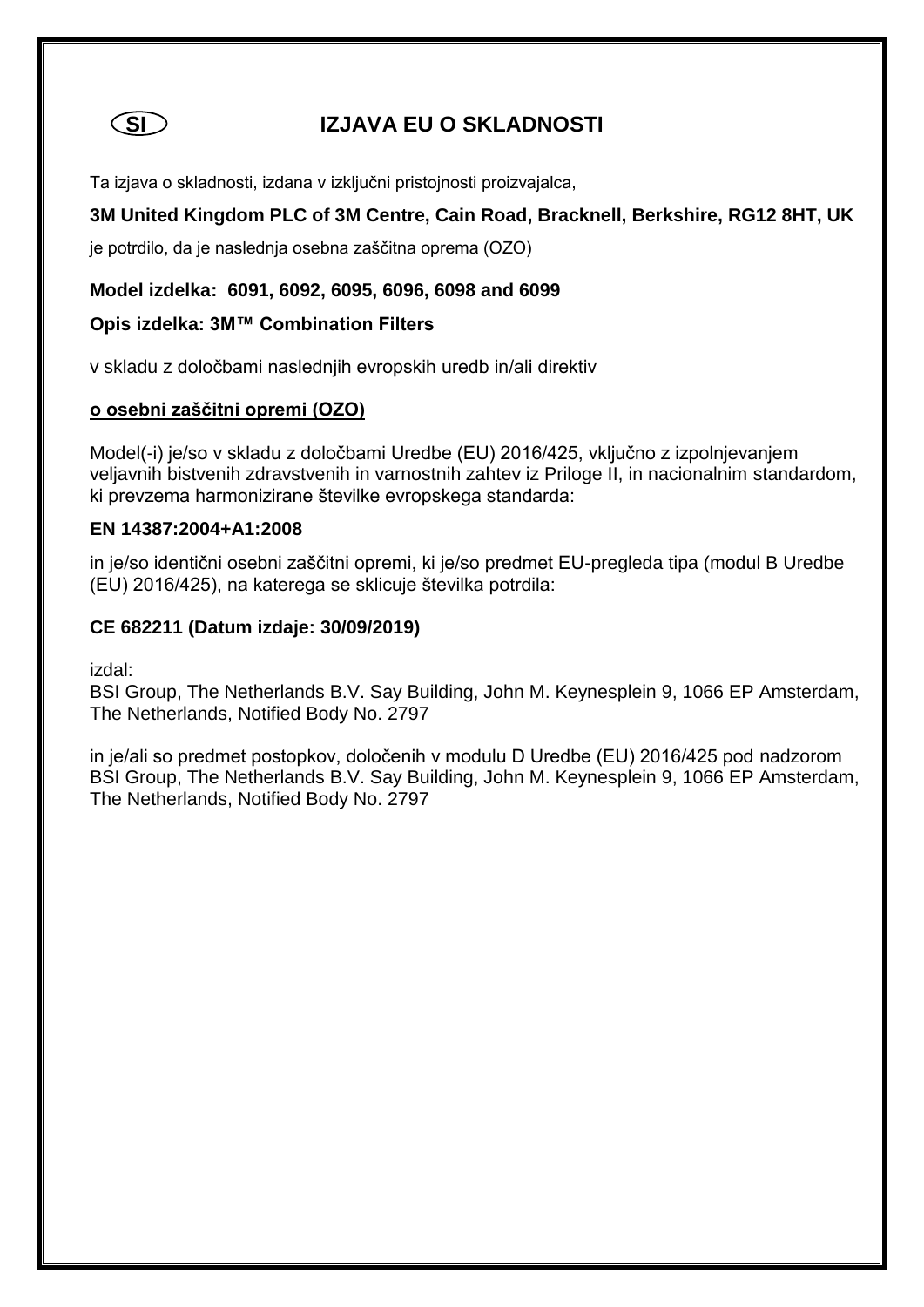

# **LV ES ATBILSTĪBAS DEKLARĀCIJA**

Šī atbilstības deklarācija ir izsniegta vienīgi uz tāda ražotāja atbildību,

# **3M United Kingdom PLC of 3M Centre, Cain Road, Bracknell, Berkshire, RG12 8HT, UK**

kurš ar šo deklarē tālāk minēto individuālo aizsardzības līdzekļu (IAL) atbilstību

**Produkta modelis: 6091, 6092, 6095, 6096, 6098 and 6099**

#### **Produkta apraksts: 3M™ Combination Filters**

atbilst tālāk minēto Eiropas Regulu un/vai Direktīvu noteikumiem

#### **IAL (individuālo aizsardzības līdzekļu) regula**

Modelis atbilst Regulas (ES) 2016/425 noteikumiem, tostarp izpilda piemērojamās būtiskās veselības un drošības prasības, kas izklāstītas II pielikumā, un atbilst Nacionālajam standartam, kurā transponēts(-i) harmonizētais(-tie) Eiropas standarts(-i) Nr.:

#### **EN 14387:2004+A1:2008**

un ir identisks(-i) IAL, uz kuru(-iem) attiecas ES tipa pārbaude (Regulas (ES) 2016/425 B modulis), kas norādīta sertifikātā Nr.:

#### **CE 682211 (Izdošanas datums: 30/09/2019)**

Izdevējs:

BSI Group, The Netherlands B.V. Say Building, John M. Keynesplein 9, 1066 EP Amsterdam, The Netherlands, Notified Body No. 2797

un pakļauts procedūrām, kas izklāstītas Regulas (ES) 2016/425 D modulī, kuru uzraudzību nodrošina BSI Group, The Netherlands B.V. Say Building, John M. Keynesplein 9, 1066 EP Amsterdam, The Netherlands, Notified Body No. 2797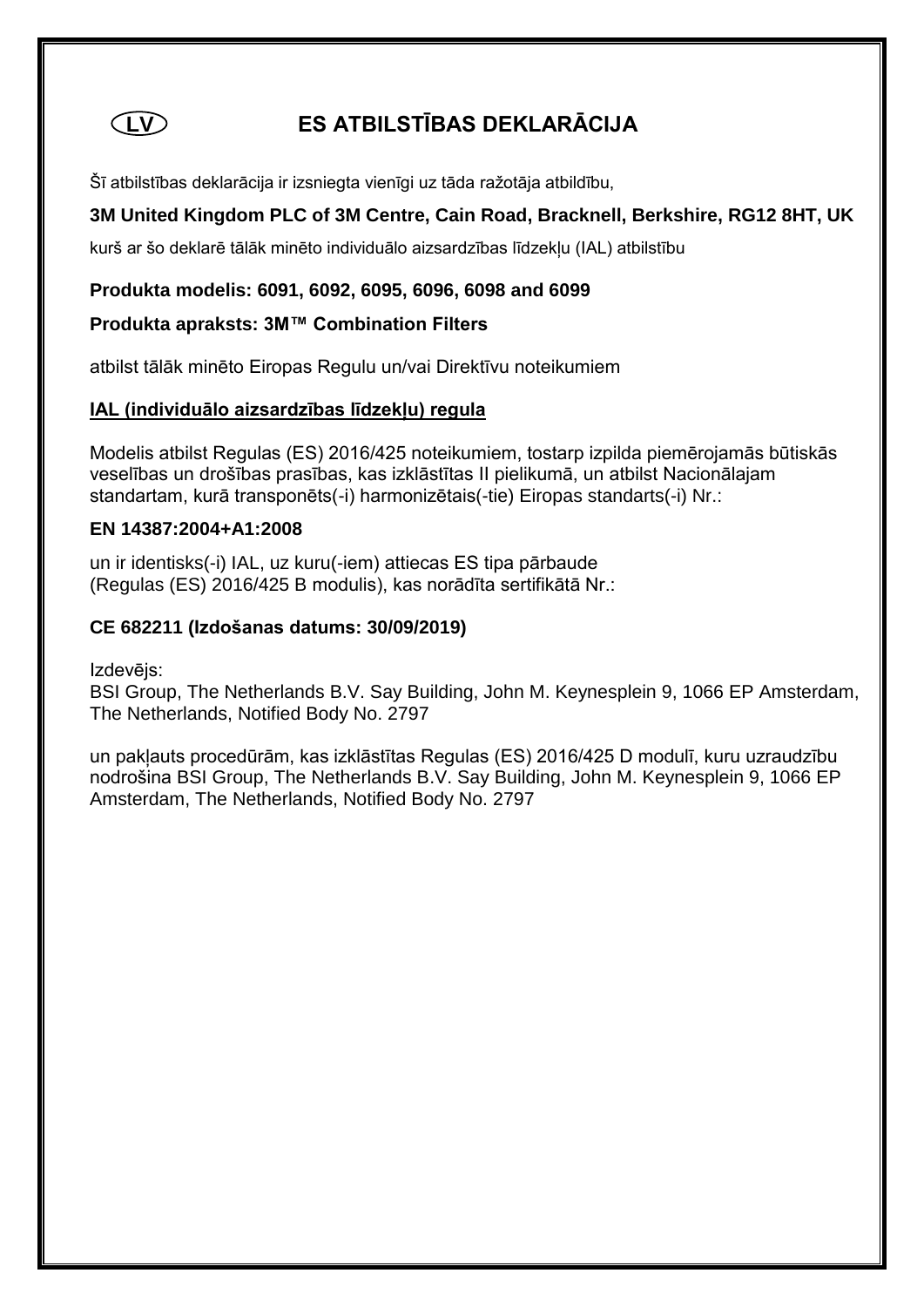# **RO DECLARAȚIA DE CONFORMITATE A UE**

Această Declarație de Conformitate, emisă sub responsabilitatea exclusivă a producătorului,

# **3M United Kingdom PLC of 3M Centre, Cain Road, Bracknell, Berkshire, RG12 8HT, UK**

prin care declarăm următoarele Echipamente de Protecție Personală (PPE)

#### **Model de produs: 6091, 6092, 6095, 6096, 6098 and 6099**

#### **Descrierea produsului: 3M™ Combination Filters**

este/sunt în conformitate cu prevederile următoarelor regulamente și/sau directive europene

#### **Regulamentul privind echipamentele individuale de protecție (PPE)**

Modelul este/sunt în conformitate cu dispozițiile Regulamentului (UE) 2016/425, inclusiv îndeplinirea cerințelor esențiale de sănătate și siguranță aplicabile stabilite în anexa II, și cu standardul național care transpune standardul european armonizat numărul(ele):

#### **EN 14387:2004+A1:2008**

și este identic cu PPE care face obiectul unei examinări de tip UE (Modulul B din Regulamentul (UE) 2016/425) menționată pe numărul certificatului:

#### **CE 682211 (Data emiterii: 30/09/2019)**

eliberat de:

BSI Group, The Netherlands B.V. Say Building, John M. Keynesplein 9, 1066 EP Amsterdam, The Netherlands, Notified Body No. 2797

și fac obiectul procedurilor prevăzute în modulul D din Regulamentul (UE) 2016/425 sub supravegherea BSI Group, The Netherlands B.V. Say Building, John M. Keynesplein 9, 1066 EP Amsterdam, The Netherlands, Notified Body No. 2797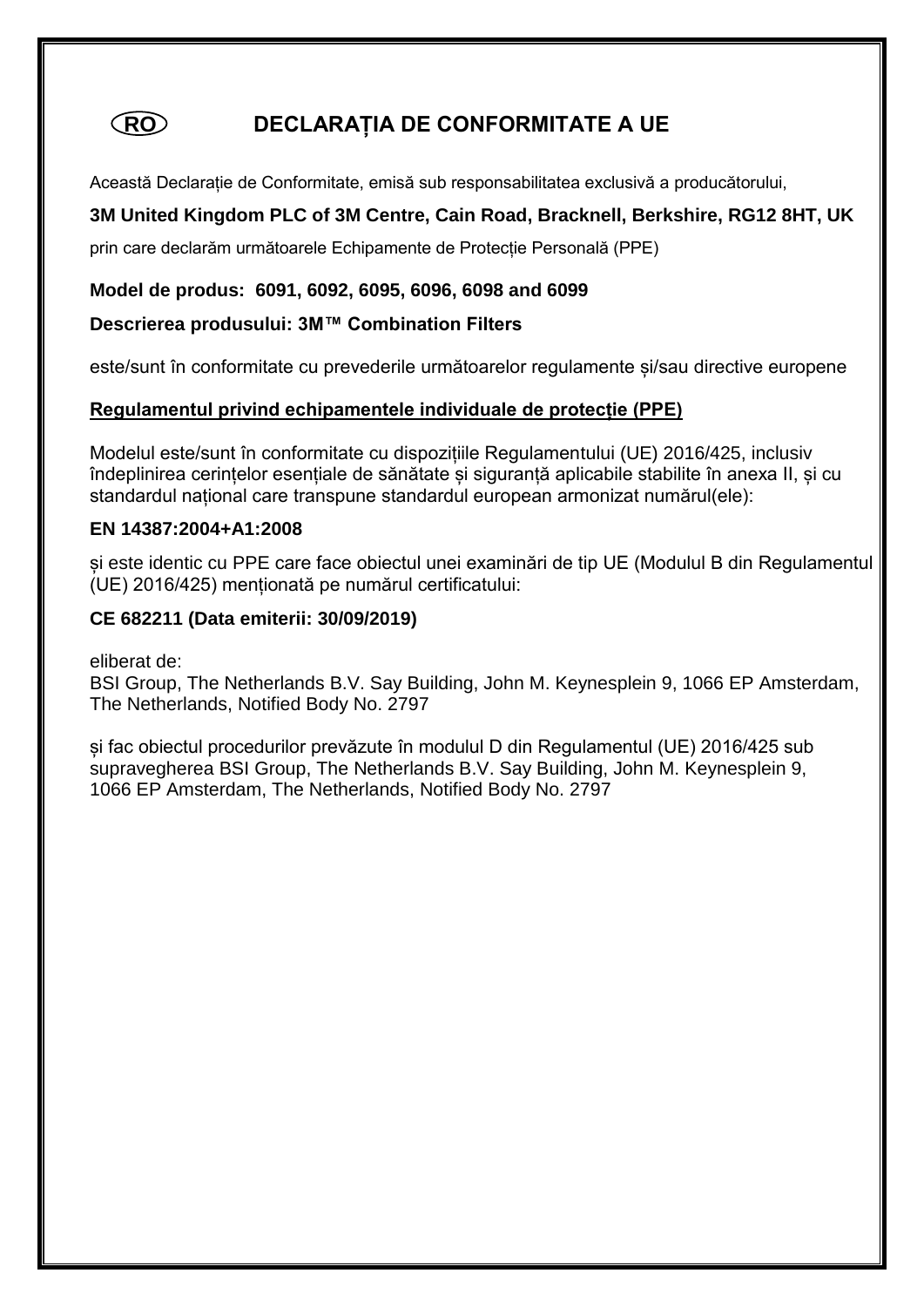

# **EE ELi VASTAVUSDEKLARATSIOON**

Käesolev vastavusdeklaratsioon on välja antud tootja ainuvastutusel

**3M United Kingdom PLC of 3M Centre, Cain Road, Bracknell, Berkshire, RG12 8HT, UK** 

kinnitab käesolevaga, et järgmine isikukaitsevahend:

**Toote mudel: 6091, 6092, 6095, 6096, 6098 and 6099**

#### **Toote kirjeldus: 3M™ Combination Filters**

on kooskõlas järgmiste Euroopa määruste ja/või direktiividega

#### **Isikukaitsevahendite määrus**

See mudel on kooskõlas määruse (EL) 2016/425 sätete, sh II lisas välja toodud kohalduvate oluliste tervisekaitse- ja ohutusnõuetega ning riiklike standarditega, millega võetakse üle Euroopa ühtlustatud standard(id):

#### **EN 14387:2004+A1:2008**

on identne isikukaitsevahendiga, mis vastab ELi tüübihindamistõendis (määruse (EL) 2016/425 moodul B) kirjeldatud tüübile:

#### **CE 682211 (Väljaandmise kuupäev: 30/09/2019)**

Väljaandja:

BSI Group, The Netherlands B.V. Say Building, John M. Keynesplein 9, 1066 EP Amsterdam, The Netherlands, Notified Body No. 2797

on seotud määruse (EL) 2016/425 moodulis D sätestatud protseduuridega, tuginedes järgmisele määrusele BSI Group, The Netherlands B.V. Say Building, John M. Keynesplein 9, 1066 EP Amsterdam, The Netherlands, Notified Body No. 2797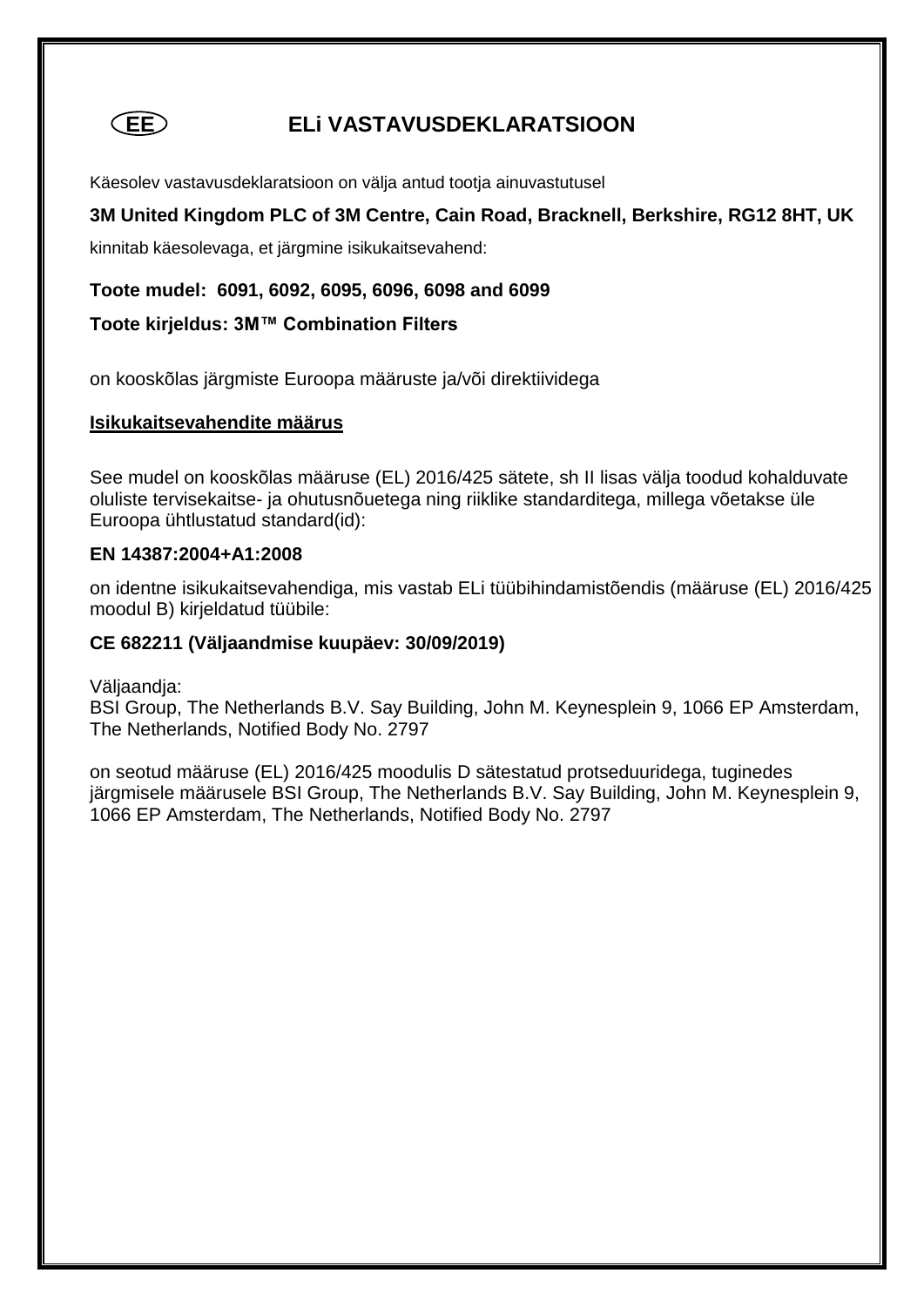# **MT DIKJARAZZJONI TAL-KONFORMITÀ TAL-UE**

Din id-dikjarazzjoni ta' konformità, maħruġa taħt ir-responsabbiltà unika tal-manifattur

# **3M United Kingdom PLC of 3M Centre, Cain Road, Bracknell, Berkshire, RG12 8HT, UK**

b'dan tiddikjara li t-Tagħmir ta' Protezzjoni Personali (PPE) li ġej

### **Mudell tal-Prodott: 6091, 6092, 6095, 6096, 6098 and 6099**

### **Deskrizzjoni tal-Prodott: 3M™ Combination Filters**

huwa konformi mad-dispożizzjonijiet tar-Regolamenti u/jew tad-Direttivi Ewropej li ġejjin

# **Ir-Regolament dwar it-Tagħmir ta' Protezzjoni Personali (PPE)**

Il-mudell huwa konformi mad-dispożizzjonijiet tar-Regolament (UE) 2016/425, inkluż l-osservanza tar-rekwiżiti essenzjali ta' saħħa u ta' sikurezza applikabbli stabbiliti fl-Anness II, u mal-Istandard Nazzjonali li jittrasponi n-Numru jew in-Numri tal-Istandard jew tal-Istandards Ewropej Armonizzati:

#### **EN 14387:2004+A1:2008**

u huwa identiku għall-PPE li huwa s-suġġett ta' eżami tat-tip tal-UE (Modulu B tar-Regolament (UE) 2016/425) li għalih hemm referenza fuq in-numru taċ-ċertifikat:

# **CE 682211 (Data tal-Ħruġ: 30/09/2019)**

maħruġ minn

BSI Group, The Netherlands B.V. Say Building, John M. Keynesplein 9, 1066 EP Amsterdam, The Netherlands, Notified Body No. 2797

u huwa soġġett għall-proċeduri stabbiliti fil-Modulu D tar-Regolament (UE) 2016/425 taħt issorveljanza

of BSI Group, The Netherlands B.V. Say Building, John M. Keynesplein 9, 1066 EP Amsterdam, The Netherlands, Notified Body No. 2797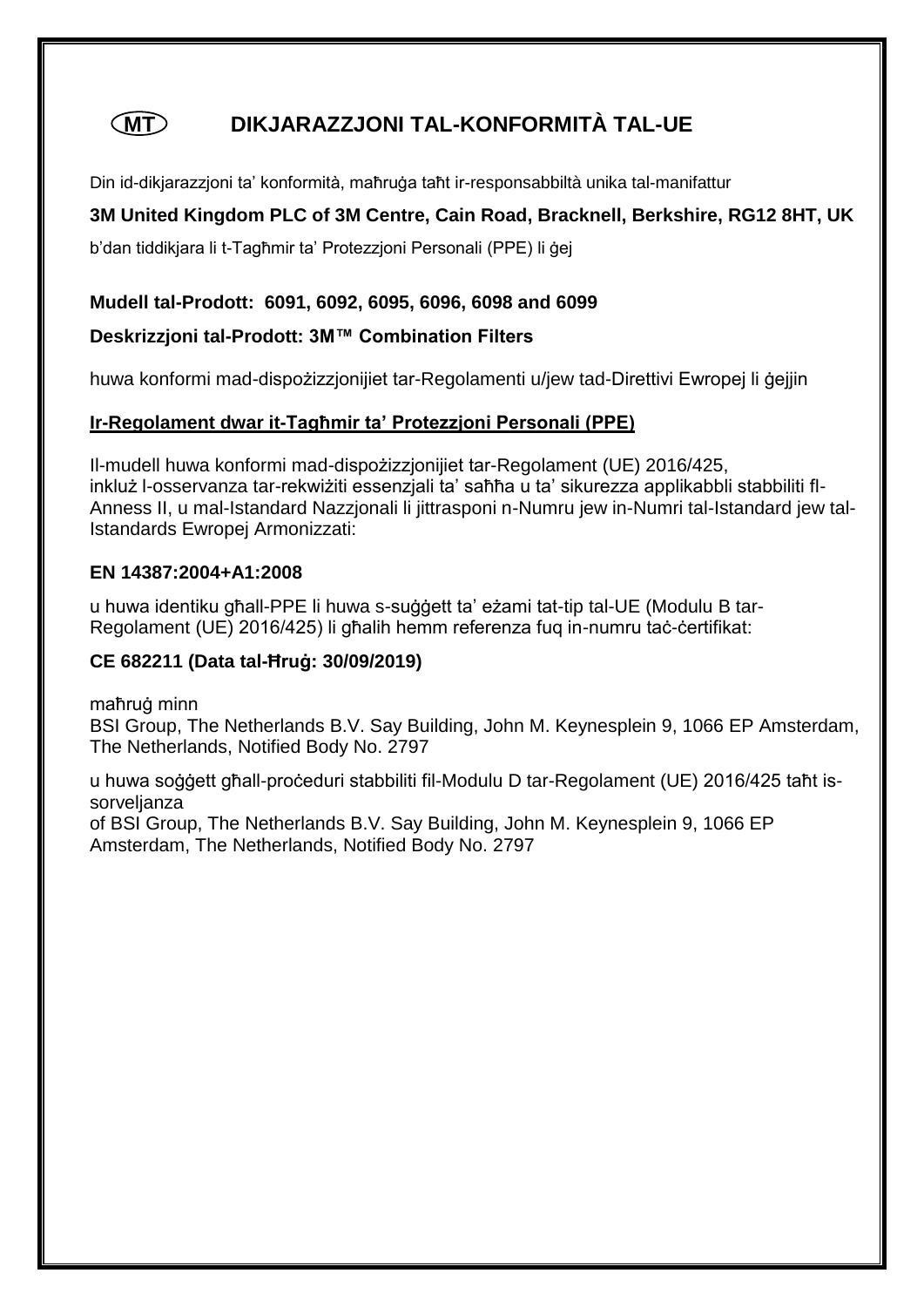

# **GR ΔΗΛΩΣΗ ΣΥΜΜΟΡΦΩΣΗΣ ΕΕ**

Η παρούσα Δήλωση συμμόρφωσης, που εκδίδεται με αποκλειστική ευθύνη του κατασκευαστή

# **3M United Kingdom PLC of 3M Centre, Cain Road, Bracknell, Berkshire, RG12 8HT, UK**

δηλώνει ότι τα ακόλουθα μέσα ατομικής προστασίας (ΜΑΠ)

#### **Μοντέλο προϊόντος: 6091, 6092, 6095, 6096, 6098 and 6099**

#### **Περιγραφή προϊόντος**: **3M™ Combination Filters**

είναι συμμορφούμενα με τις διατάξεις των ακόλουθων ευρωπαϊκών κανονισμών ή/και οδηγιών

#### **Κανονισμός σχετικά με τα μέσα ατομικής προστασίας (ΜΑΠ)**

Το παρόν μοντέλο συμμορφώνεται με τις διατάξεις του Κανονισμού (ΕΕ) 2016/425, συμπεριλαμβανομένων των εφαρμοστέων ουσιωδών απαιτήσεων υγείας και ασφάλειας που καθορίζονται στο Παράρτημα ΙΙ, καθώς και με το εθνικό πρότυπο που μεταφέρει τα εναρμονισμένα ευρωπαϊκά πρότυπα με αριθμό:

#### **EN 14387:2004+A1:2008**

και είναι ίδιο με το ΜΑΠ που αποτελεί αντικείμενο της εξέτασης τύπου ΕΕ (Ενότητα Β του Κανονισμού (ΕΕ) 2016/425) που αναφέρεται στο πιστοποιητικό με αριθμό:

### **CE 682211 (Ημερομηνία έκδοσης: 30/09/2019)**

# Αρχή έκδοσης

BSI Group, The Netherlands B.V. Say Building, John M. Keynesplein 9, 1066 EP Amsterdam, The Netherlands, Notified Body No. 2797

και υπόκειται στις διαδικασίες που περιγράφονται στην Ενότητα Δ του Κανονισμού (ΕΕ) 2016/425 υπό την παρακολούθηση του BSI Group, The Netherlands B.V. Say Building, John M. Keynesplein 9, 1066 EP Amsterdam, The Netherlands, Notified Body No. 2797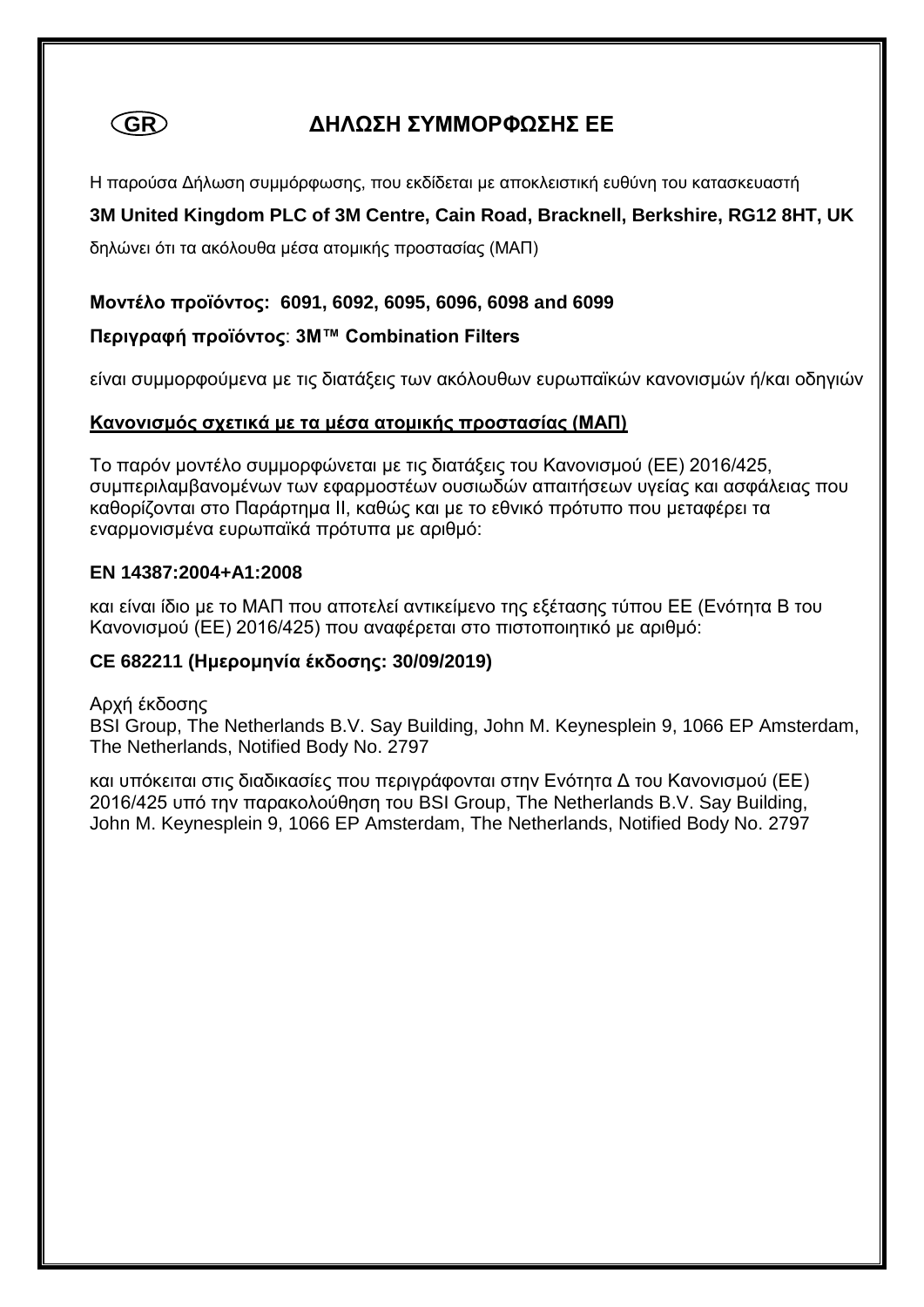

# **CZ EU PROHLÁŠENÍ O SHODĚ**

Toto prohlášení o shodě vydané na výhradní odpovědnost výrobce

# **3M United Kingdom PLC of 3M Centre, Cain Road, Bracknell, Berkshire, RG12 8HT, UK**

tímto deklaruje, že následující osobní ochranné prostředky (OOP)

### **Model produktu: 6091, 6092, 6095, 6096, 6098 and 6099**

### **Popis produktu: 3M™ Combination Filters**

jsou ve shodě s ustanoveními následujících evropských nařízení a směrnic

#### **Nařízení o osobních ochranných prostředcích**

Uvedené modely jsou ve shodě s ustanoveními nařízení Evropského parlamentu a Rady (EU) 2016/425 a splňují platné základní požadavky na bezpečnost a ochranu zdraví při práci stanovené přílohou II a státní normou provádějící harmonizované evropské normy č.:

#### **EN 14387:2004+A1:2008**

a jsou identické s OOP, jež jsou předmětem EU přezkoušení typu (modul B nařízení Evropského parlamentu a Rady (EU) 2016/425) uvedeného na certifikátu č.:

#### **CE 682211 (Datum vydání: 30/09/2019)**

vydavatel

BSI Group, The Netherlands B.V. Say Building, John M. Keynesplein 9, 1066 EP Amsterdam, The Netherlands, Notified Body No. 2797

a podléhají postupům stanoveným v modulu D nařízení Evropského parlamentu a Rady (EU) 2016/425 pod dozorem BSI Group, The Netherlands B.V. Say Building, John M. Keynesplein 9, 1066 EP Amsterdam, The Netherlands, Notified Body No. 2797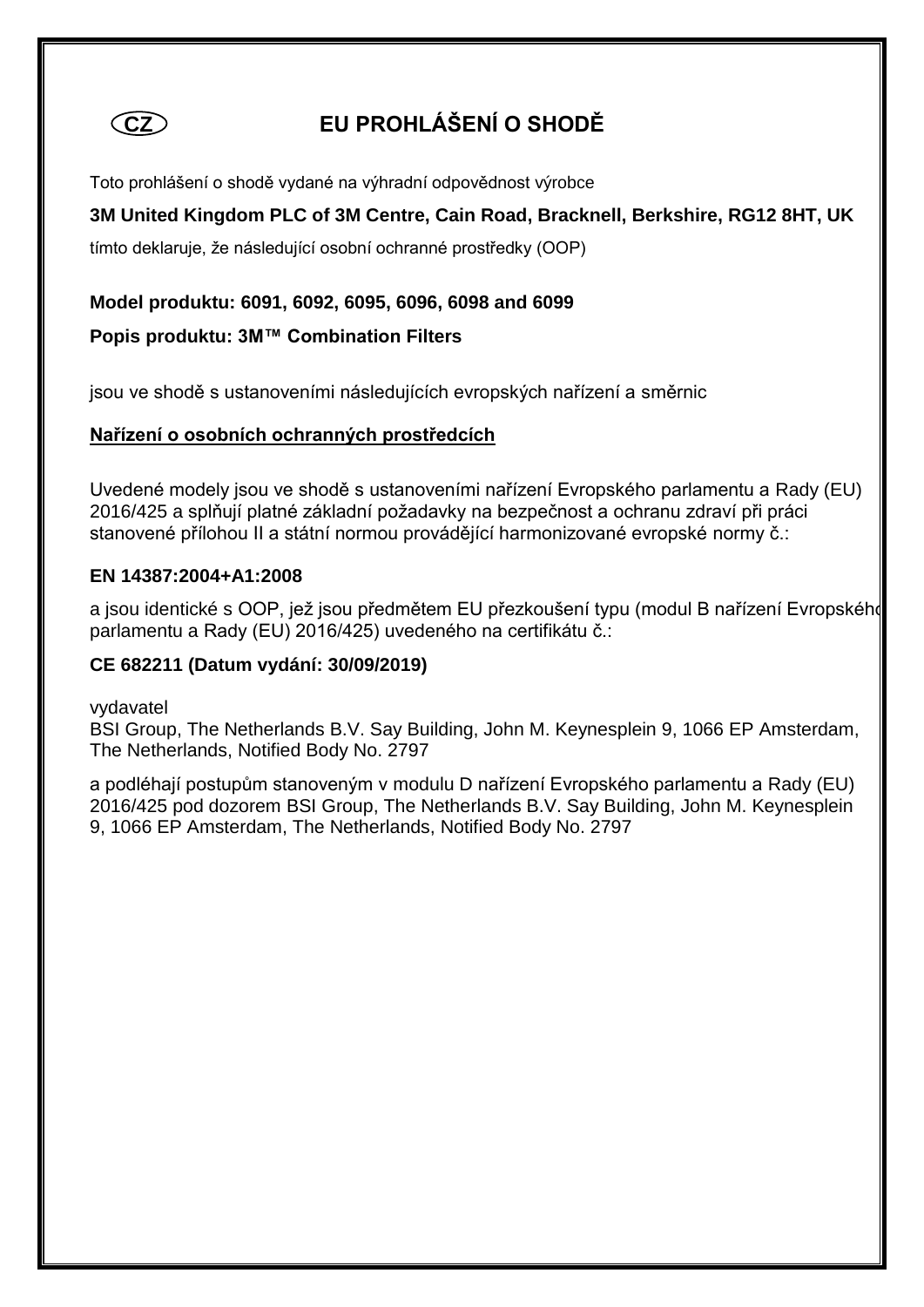# **HU EU-MEGFELELŐSÉGI NYILATKOZAT**

Ezt a megfelelőségi nyilatkozatot a gyártó adja ki kizárólagos felelősséggel, aki

# **3M United Kingdom PLC of 3M Centre, Cain Road, Bracknell, Berkshire, RG12 8HT, UK**

ezennel bejelenti, hogy a következő egyéni védőeszköz(ök):

#### **Termékmodell: 6091, 6092, 6095, 6096, 6098 and 6099**

### **Termékleírás: 3M™ Combination Filters**

megfelel(nek) a következő európai rendeletek és/vagy irányelvek rendelkezéseinek

#### **PPE-rendelet (egyéni védőeszközök)**

A modell(ek) megfelel(nek) az (EU) 2016/425 rendelet rendelkezéseinek – ideértve a II. mellékletben meghatározott, alkalmazandó alapvető egészségvédelmi és biztonsági követelmények teljesülését –, valamint az alábbi európai harmonizált szabványszámo(ka)t átültető nemzeti szabványnak:

#### **EN 14387:2004+A1:2008**

azonos(ak) továbbá (az [EU] 2016/425 rendelet B. modulja szerinti) EU-típusvizsgálat tárgyát képező, az alábbi számú tanúsítványon hivatkozott egyéni védőeszközökkel:

#### **CE 682211 (Kiállítás dátuma: 30/09/2019)**

kiállító

BSI Group, The Netherlands B.V. Say Building, John M. Keynesplein 9, 1066 EP Amsterdam, The Netherlands, Notified Body No. 2797

ezenkívül az alábbi szervezet felügyelete mellett az (EU) 2016/425 rendelet D. moduljában megállapított eljárás hatálya alá tartozik/tartoznak BSI Group, The Netherlands B.V. Say Building, John M. Keynesplein 9, 1066 EP Amsterdam, The Netherlands, Notified Body No. 2797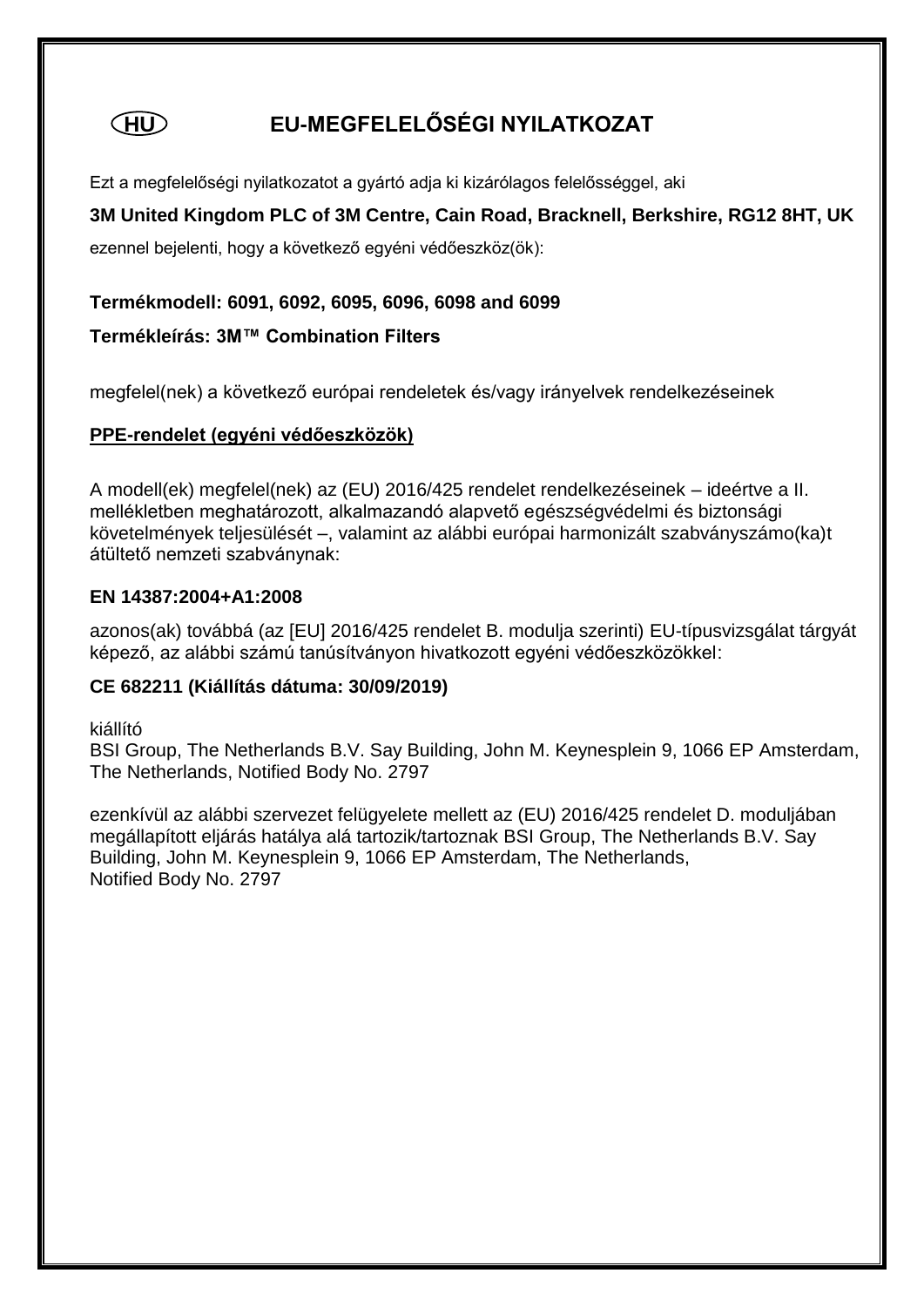

# **SK VYHLÁSENIE O ZHODE EÚ**

Toto vyhlásenie o zhode vydané vo výlučnej zodpovednosti výrobcu

# **3M United Kingdom PLC of 3M Centre, Cain Road, Bracknell, Berkshire, RG12 8HT, UK**

týmto vyhlasuje, že nasledujúce osobné ochranné prostriedky (OOP)

### **Model výrobku: 6091, 6092, 6095, 6096, 6098 and 6099**

# **Opis výrobku: 3M™ Combination Filters**

sú v súlade s ustanoveniami nasledujúcich európskych nariadení a/alebo smerníc

#### **Nariadenie o OOP (osobných ochranných prostriedkoch)**

Tento model/modely je/sú v súlade s ustanoveniami nariadenia (EÚ) 2016/425, spĺňa(-jú) platné základné požiadavky na ochranu zdravia a bezpečnosti stanovené v prílohe č. II, a je/sú v súlade vnútroštátnou normou transponujúcou európsku(-e) harmonizovanú(-é) normu(-y) číslo:

#### **EN 14387:2004+A1:2008**

a je zhodný/sú zhodné s OOP, ktorý(-é) podlieha(-jú) typovej skúške EÚ (modul B nariadenia (EÚ) 2016/425), na ktorú sa odvoláva osvedčenie číslo:

# **CE 682211 (Dátum vydania: 30/09/2019)**

vydal

BSI Group, The Netherlands B.V. Say Building, John M. Keynesplein 9, 1066 EP Amsterdam, The Netherlands, Notified Body No. 2797

a podlieha/podliehajú postupom stanoveným v module D nariadenia (EÚ) 2016/425 pod dohľadom BSI Group, The Netherlands B.V. Say Building, John M. Keynesplein 9, 1066 EP Amsterdam, The Netherlands, Notified Body No. 2797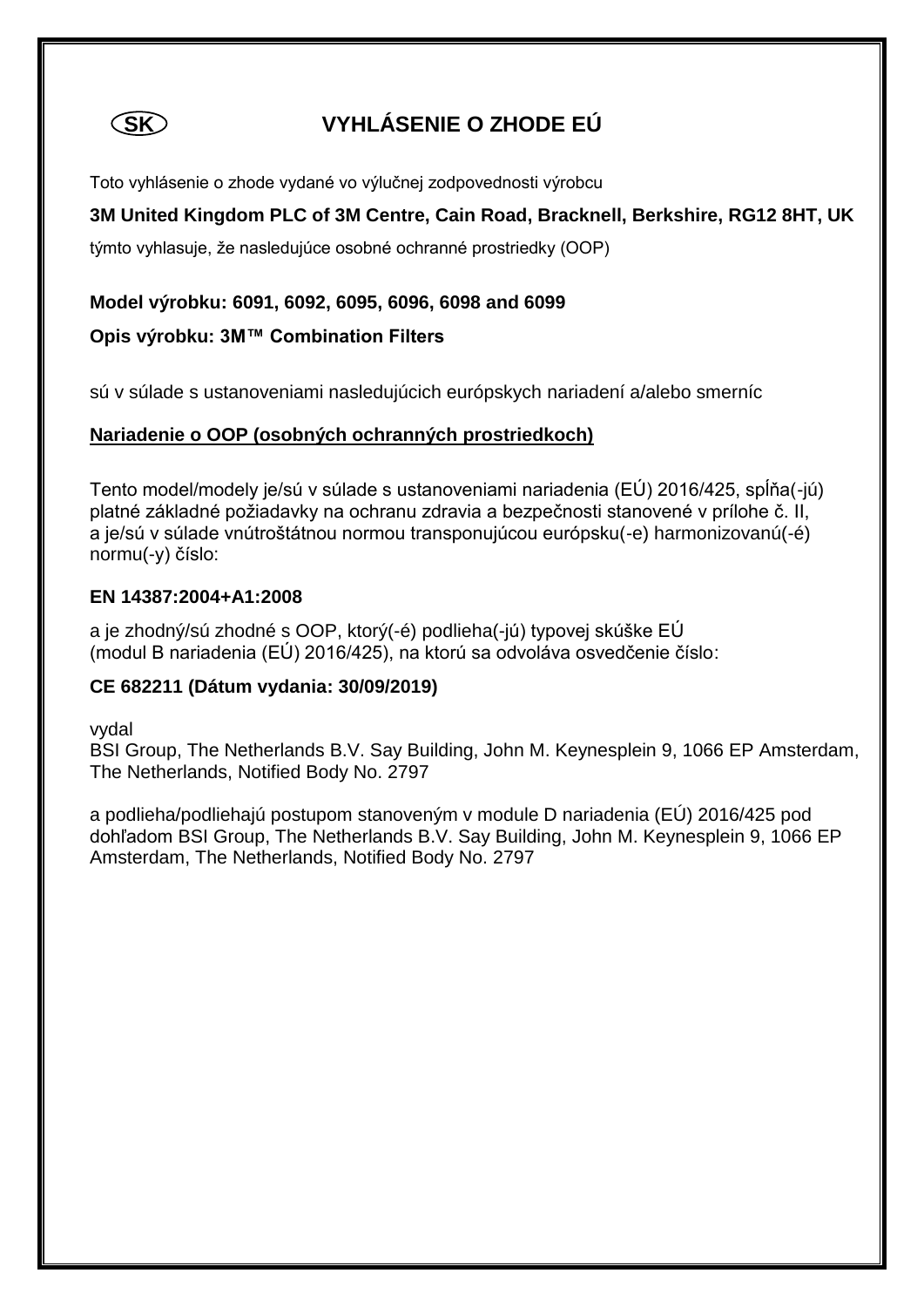# **BG ДЕКЛАРАЦИЯ ЗА СЪОТВЕТСТВИЕ ЗА ЕС**

Тази Декларация за съответствие, отговорността за която е изцяло на производителя **3M United Kingdom PLC of 3M Centre, Cain Road, Bracknell, Berkshire, RG12 8HT, UK** 

с настоящото указва, че следните лични предпазни средства (ЛПС)

**Модел на продукта: 6091, 6092, 6095, 6096, 6098 and 6099 Описание на продукта: 3M™ Combination Filters**

отговарят на клаузите на следните Европейски регламенти и/или директиви

#### **Регламента за ЛПС (лични предпазни средства)**

Моделите отговарят на разпоредбите на Регламент (ЕС) 2016/425, включително относно изпълнението на приложимите важни изисквания за здраве и безопасност, посочени в Анекс II, и на националния стандарт, който транспонира хармонизираните европейски стандартни номера:

#### **EN 14387:2004+A1:2008**

и са идентични с ЛПС, които са предмета на прегледа от ЕС тип (модул Б от Регламент (ЕС) 2016/425), посочени на номера на сертификата:

#### **CE 682211 (Issue Date: 30/09/2019)**

издадено от

BSI Group, The Netherlands B.V. Say Building, John M. Keynesplein 9, 1066 EP Amsterdam, The Netherlands, Notified Body No. 2797

и са предмет на процедурите, посочени в модул Г на Регламент (ЕС) 2016/425 под обхвата на BSI Group, The Netherlands B.V. Say Building, John M. Keynesplein 9, 1066 EP Amsterdam, The Netherlands, Notified Body No. 2797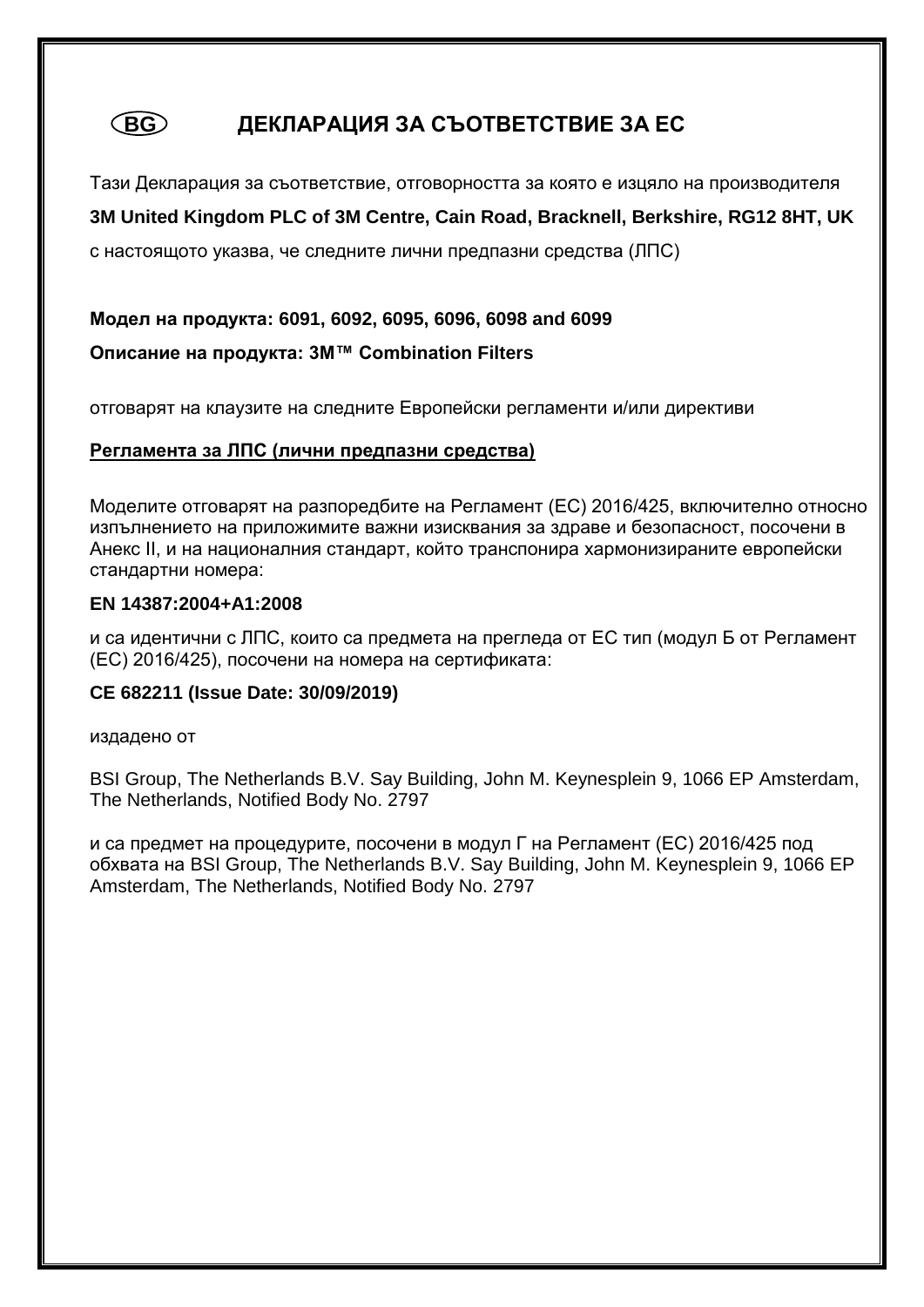

# **LT ES ATITIKTIES DEKLARACIJA**

Ši atitikties deklaracija išduota tik gamintojo išimtine atsakomybe,

# **3M United Kingdom PLC of 3M Centre, Cain Road, Bracknell, Berkshire, RG12 8HT, UK**

pareiškiu, kad šios asmeninės apsaugos priemonės (AAP)

#### **Produkto modelis: 6091, 6092, 6095, 6096, 6098 and 6099**

#### **Produkto aprašymas: 3M™ Combination Filters**

atitinka Europos reglamentų ir (arba) direktyvų nuostatas

# **AAP (Asmeninių apsaugos priemonių) reglamentas**

Šis modelis atitinka Reglamento (ES) 2016/425 nuostatas, įskaitant II priede nurodytus taikytinus esminius sveikatos ir saugos reikalavimus bei Nacionalinį standartą, kuriuo perkeliamas (-i) darniojo Europos standarto numeris (-iai)::

#### **EN 14387:2004+A1:2008**

ir yra tapatus AAP, kurioms taikomas ES tipo tyrimas (Reglamento (ES) 2016/425 B modulis), nurodytas sertifikato numeryje:

# **CE 682211 (Issue Date: 30/09/2019)**

išdavė:

BSI Group, The Netherlands B.V. Say Building, John M. Keynesplein 9, 1066 EP Amsterdam, The Netherlands, Notified Body No. 2797

ir jam taikomos Reglamento (ES) 2016/425 D modulyje numatytos procedūros, kurios prižiūrimos pagal BSI Group, The Netherlands B.V. Say Building, John M. Keynesplein 9, 1066 EP Amsterdam, The Netherlands, Notified Body No. 2797